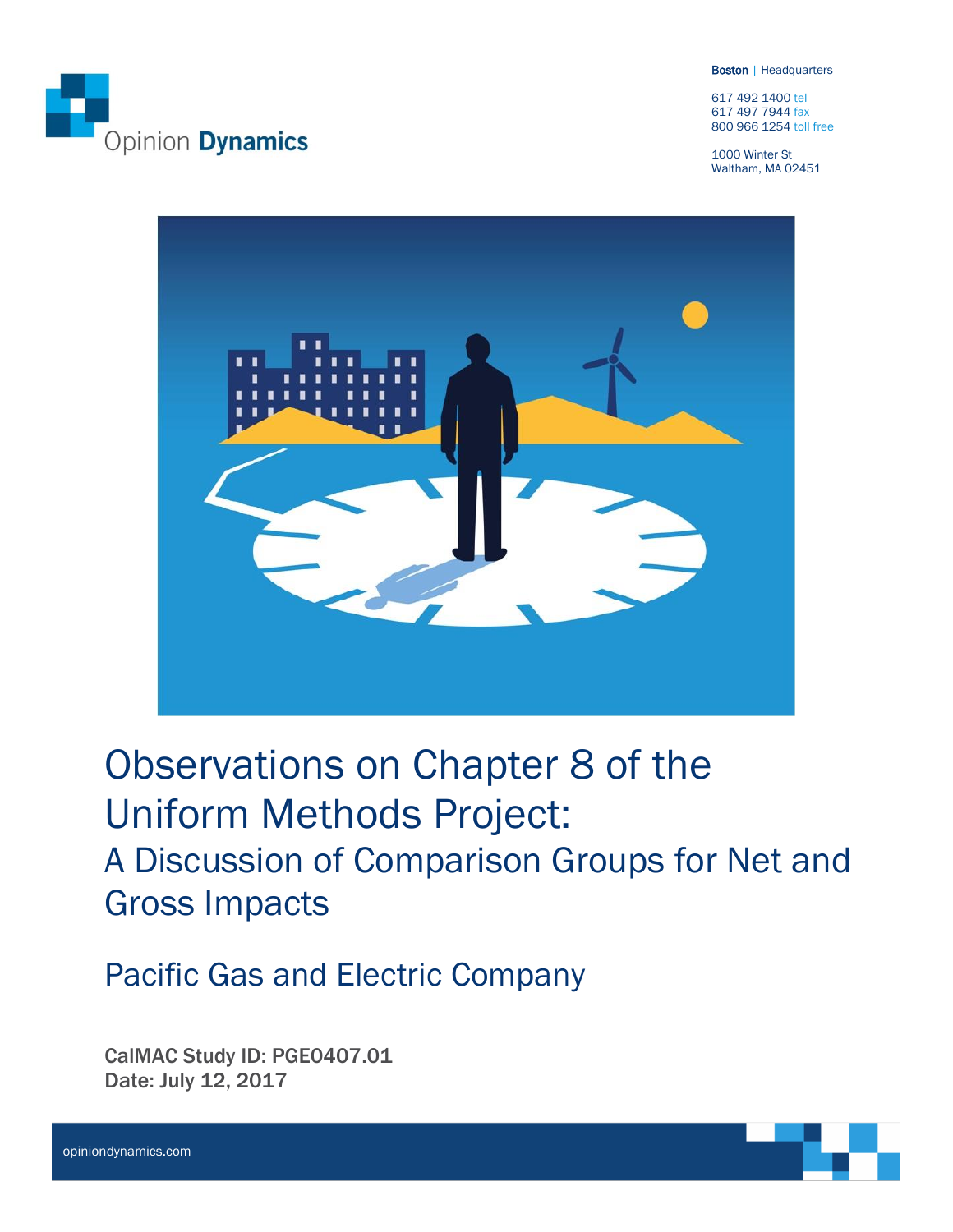

**Contributors** 

Katherine Randazzo, Ph.D. Principal Data Scientist, Opinion Dynamics

Richard Ridge, Ph.D. Ridge & Associates

Stef Wayland Director, Opinion Dynamics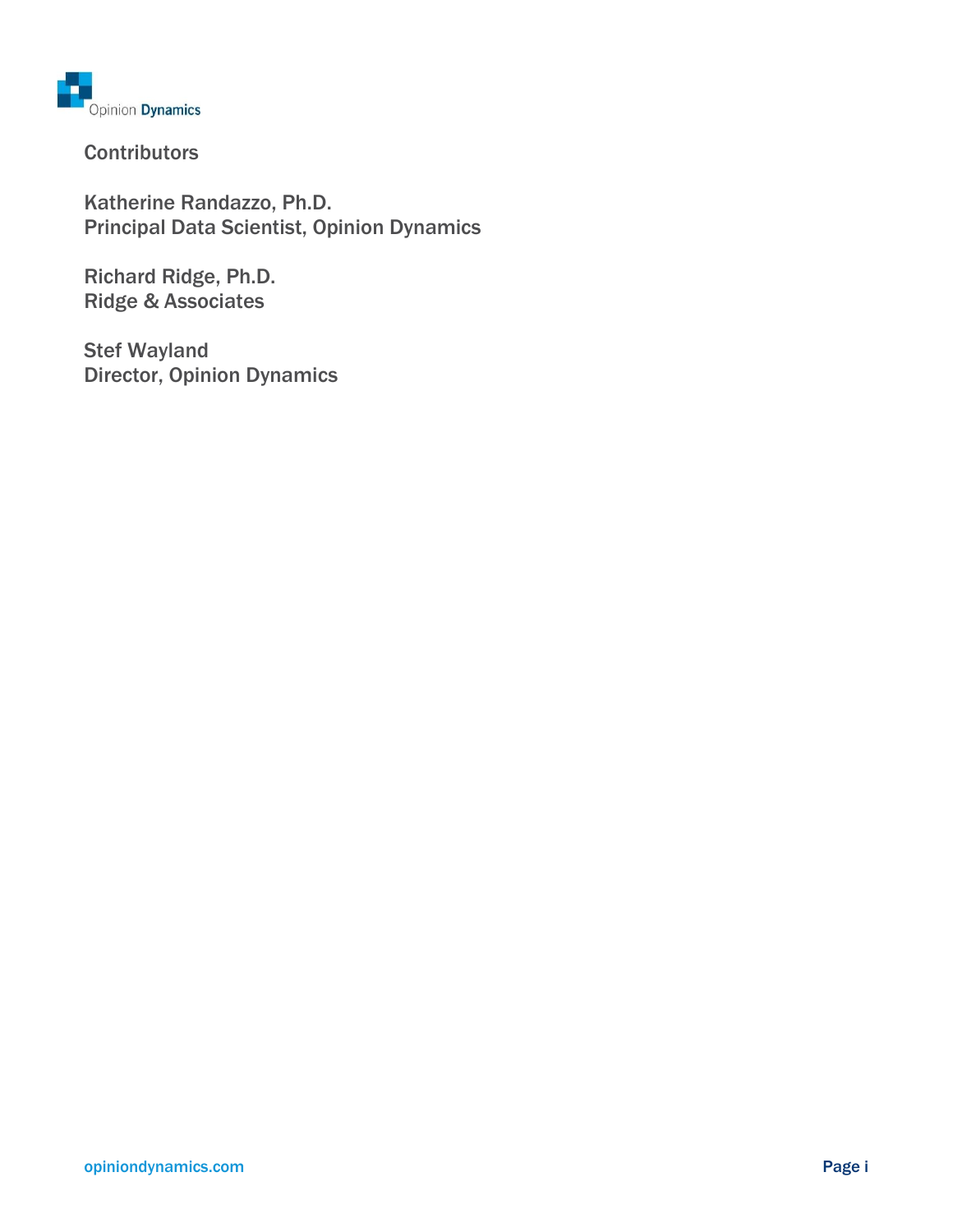

# **Table of Contents**

| 2. |               |  |  |  |  |  |
|----|---------------|--|--|--|--|--|
|    |               |  |  |  |  |  |
|    | 2.2           |  |  |  |  |  |
|    | 2.3           |  |  |  |  |  |
|    | $2.4^{\circ}$ |  |  |  |  |  |
| 3. |               |  |  |  |  |  |
|    | 3.1           |  |  |  |  |  |
|    |               |  |  |  |  |  |
|    |               |  |  |  |  |  |
|    | 4.1           |  |  |  |  |  |
|    | 4.2           |  |  |  |  |  |
|    | 4.3           |  |  |  |  |  |
|    |               |  |  |  |  |  |
|    |               |  |  |  |  |  |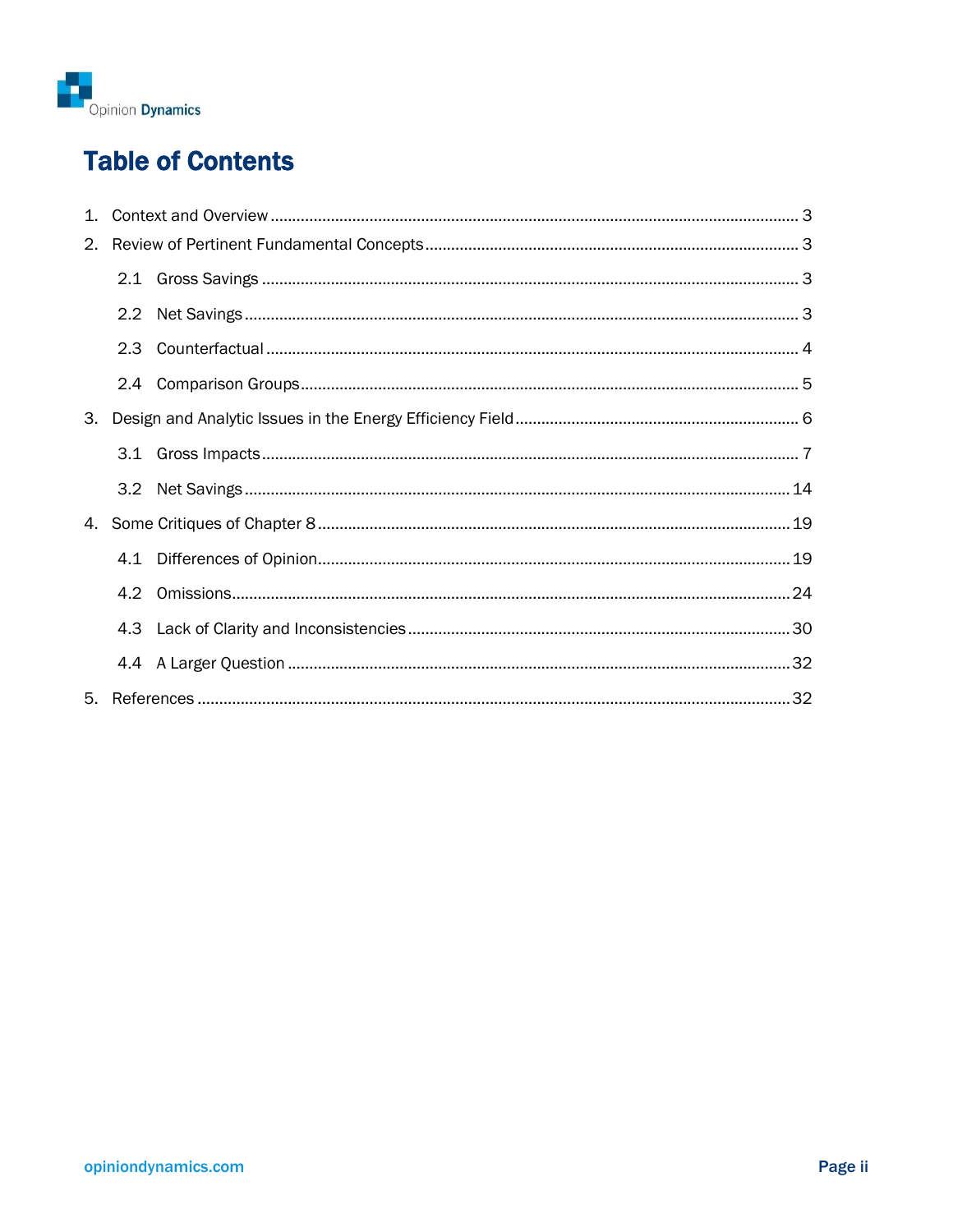

## <span id="page-3-0"></span>1. Context and Overview

The Uniform Methods Project (UMP) was developed by the US Department of Energy (DOE) with the goal of strengthening the credibility of energy efficiency (EE) programs by improving the consistency and transparency of how gross and net energy savings are determined. Current EE EM&V practices in the United States use multiple methods for calculating energy savings. These methods were initially developed to meet the needs of individual EE program administrators and regulators. While the methods served their original objectives well, they have resulted in differing and non-comparable savings results—even for identical measures. These differences can be significant according to a study published by the State and Local Energy Efficiency Action Network.<sup>1</sup> This increased credibility should give electric utilities, their regulators, and other stakeholders a greater level of confidence about reported savings and reduce the risks of using EE as an electricity resource. Each chapter of the UMP was written by technical experts in collaboration with their peers, reviewed by industry experts, and subject to public review and comment. DOE considers the UMP to be a living document and the website encourages feedback on any of the chapters. Here, our focus is on Chapter 8, Whole-Building Retrofit with Consumption Data Analysis Evaluation Protocol. Chapter 8 has become particularly relevant in California in light of the passage of AB802 and IOU creation of high opportunity projects and programs (HOPPS). The methods in Chapter 8 are currently being used as part of a pilot project designed to estimate gross savings for Pacific Gas and Electric Company's (PG&E's) HOPPS programs using advanced metering data.

The "Application Conditions of Protocol" section of Chapter 8 sets the limits of how the protocols that follow should be applied. The authors describe the proper situation in which to apply the protocols as programs that promote multiple measures as *retrofits (i.e., early replacement)*, and where the baseline for estimating gross program savings with consumption data is defined as the pre-program consumption. Early replacement obviates the need to make any adjustments to baselines for efficiency codes. In other words, the measures should not be those that are replaced on burned-out. Four approaches are proposed for estimating gross savings and two approaches are proposed for estimating net savings. Table 1 from Chapter 8 is presented below.

With the exception of Row 1, randomized control treatment (RCT) design, in Table 1, Chapter 8 is devoted to estimating gross savings using various statistical techniques and research designs. In Row 1, the authors begin with the randomized control trial (RCT) design that provides an unbiased estimate of net but note that such a design is rarely feasible. The remaining rows are all designed to estimate gross savings, with rows 2, 4, and 5 using different types of comparison groups to control for exogenous changes.

l

<sup>1</sup> [https://www4.eere.energy.gov/seeaction/system/files/documents/emvscoping\\_databasefeasibility.pdf](https://www4.eere.energy.gov/seeaction/system/files/documents/emvscoping_databasefeasibility.pdf)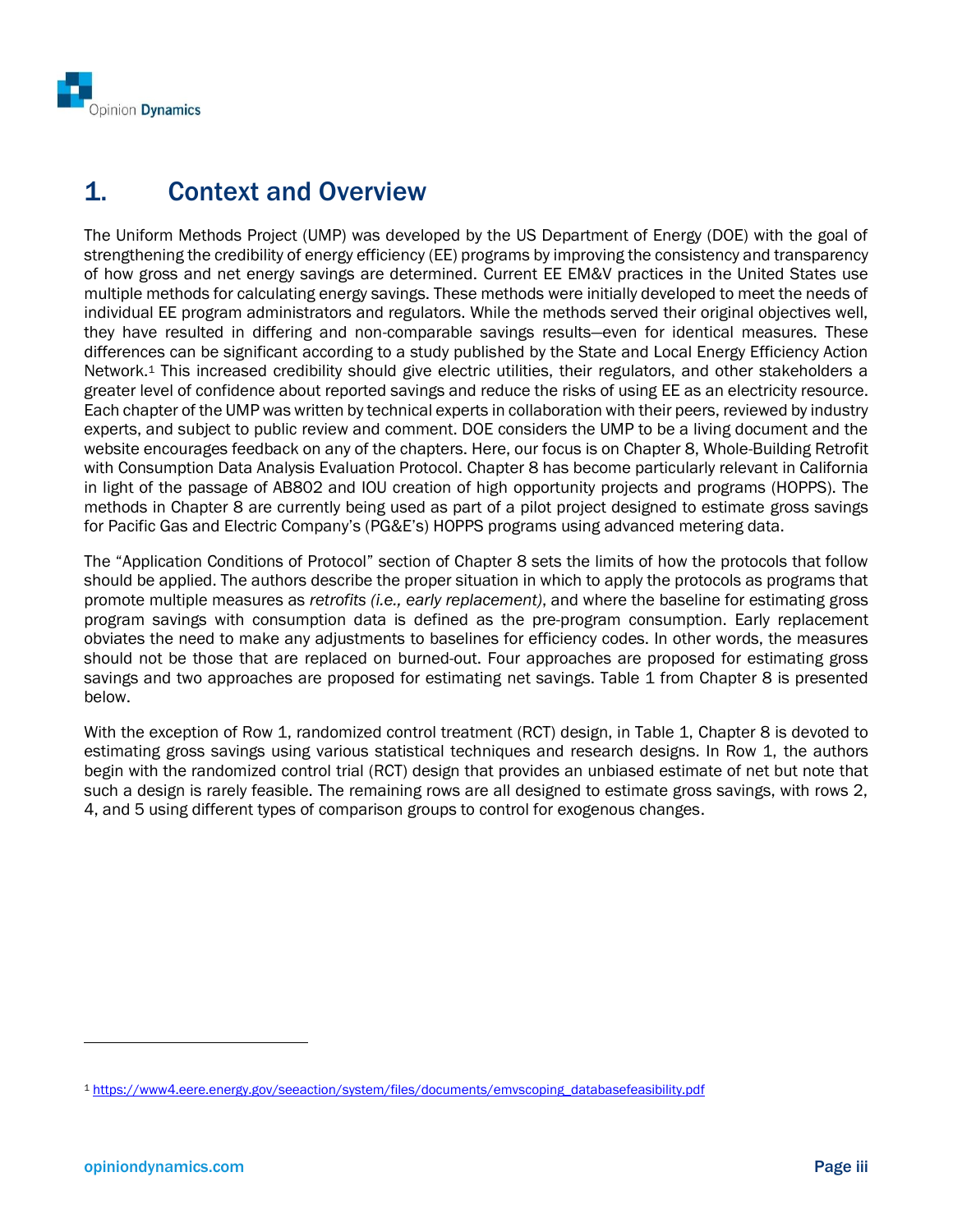Table 1: Program Characteristics, Comparison Group Specifications, and Consumption Data Analysis Structure and Interpretation

| <b>Program Condition</b>                                                                                                                             | <b>Consumption</b><br>Data Analysis<br>Form | Comparison<br>Group                                        | <b>Gross or Net</b><br><b>Savings</b> | <b>Unknown</b><br><b>Biases</b>                     |  |
|------------------------------------------------------------------------------------------------------------------------------------------------------|---------------------------------------------|------------------------------------------------------------|---------------------------------------|-----------------------------------------------------|--|
| 1. Randomized controlled trial<br>experimental design                                                                                                | Two-stage or<br>pooled                      | Randomly<br>selected control<br>group                      | <b>Net</b>                            | Spillover, if<br>it exists                          |  |
| 2. Stable program and target<br>population over multiple years                                                                                       | Two-stage                                   | Prior and future<br>participants                           | Gross                                 | Minimal                                             |  |
| 3. Participation staggered over<br>at least one full year                                                                                            | Pooled                                      | None:<br>pooled<br>specification with<br>participants only | Gross                                 | Minimal                                             |  |
| 4. Not randomized, not stable<br>over multiple years, participants<br>similar to general eligible<br>population, nonparticipant<br>spillover minimal | Two-stage or<br>pooled                      | Matched<br>comparison<br>group                             | Likely<br>between<br>gross and net    | Self-<br>selection <sup>6</sup><br>and<br>spillover |  |
| 5. Not randomized, not stable<br>over multiple years, participants<br>unlike general eligible<br>population, nonparticipant<br>spillover minimal     | Two-stage or<br>pooled                      | General eligible<br>nonparticipants                        | Likely<br>between<br>gross and net    | Self-<br>selection<br>and<br>spillover              |  |

The target audience for this paper is the evaluation practitioner who is evaluating whole building programs and is familiar with the UMP Chapter 8, as well as regulators who supervise and judge the studies that are conducted for whole-building programs that are designed to achieve deep savings. In particular, the audience would include those who wrote and reviewed chapters for the UMP and especially Chapter 8. We aim to raise issues for the evaluation community to consider, with the idea of broadening the possibilities for good evaluation designs specific to this type of program.

This whitepaper has four objectives:

- 1. *Define key terms and to suggest clarifying the meaning of key terms* such as "eligible population," "counterfactual" and "comparison group."
- 2. *Provide suggestions for further elaboration and detail in the guidance offered in the use and composition of comparison groups*.
- 3. *Anchor the discussion of research designs in the traditional research design literature*.
- 4. *Suggest other possible ways of estimating net savings* in addition to the two outlined in Chapter 8.

Making clear and supportable recommendations for a revision of Chapter 8 requires that we come to a common understanding of a number of social science concepts as they apply to the EE field. In pursuit of that common understanding, we devote considerable space in Section [2](#page-5-0) to laying out our understanding of those concepts.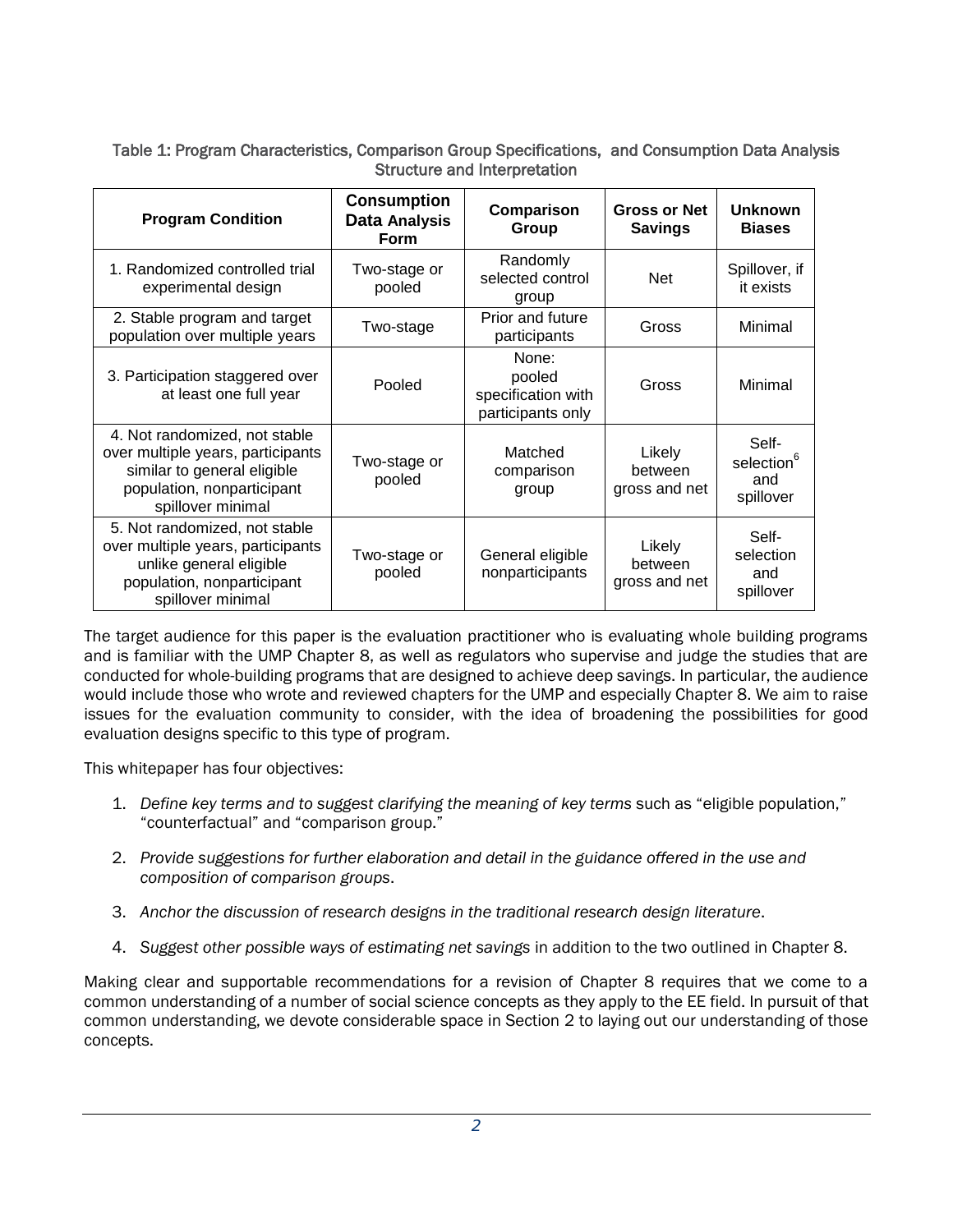# <span id="page-5-0"></span>2. Review of Pertinent Fundamental Concepts

While there is considerable consensus in the EE industry about the definitions of gross and net savings, there is less clarity about comparison groups and their composition, and how their composition affects the estimated savings. Specifically, it is not always clear what types of comparison groups might help us generate a good estimate of gross savings, and which will generate a good estimate of net savings. In this paper, we will provide the common definitions of gross and net savings, and then consider, in some detail, what types of comparison groups provide the basis for both gross and net savings, paying particular attention to their use in evaluating whole house programs. This paper will focus on the observable characteristics of comparison groups. A companion white paper (Train et al., 2017) deals with a related issue: addressing the endogeneity when estimating net savings. Endogeneity stems from both the observed and unobserved variables within models predicting consumption or change in consumption due to program participation. A primary source of endogeneity arises here because participation, and variables associated with it, can be both cause and consequence of consumption patterns. This affects the use of comparison groups as well.

<span id="page-5-1"></span>Following are some definitions and descriptions of some fundamental terms used in our industry.

## 2.1 Gross Savings

Gross savings is defined as:

*Changes in energy consumption that result directly from program-related actions taken by participants of an EE program, regardless of why they participated* (Violette and Rathbun, 2014).<sup>2</sup>

Note that this definition only addresses the effect of the program-related actions (i.e., the installation of efficient measures or the adoption of efficient behaviors) on energy consumption. It does not address the issue of how many program-related actions would have occurred in the absence of the program, which is the focus of the next definition.

## <span id="page-5-2"></span>2.2 Net Savings

Net savings is defined as:

l

*Changes in energy use that are attributable to a particular EE program. These changes may implicitly or explicitly include the effects of free ridership, spillover, and induced market effects* (Violette and Rathbun, 2014).

In other words, with "attributable to the utility DSM program" we want to isolate the savings that are *caused* by the program from those that would have occurred naturally, i.e. in the absence of the program. What would have occurred naturally is the counterfactual, which we discuss next.

<sup>&</sup>lt;sup>2</sup> These are the definitions provided by works and authors the industry considers authoritative. However, others note that using the word "change" introduces a perspective that implies a pre-post comparison, which isn't necessary to the concept or its measurement. Rather, the more general language would refer to the "difference" between what happened versus what would have happened absent the installation of the efficient measure.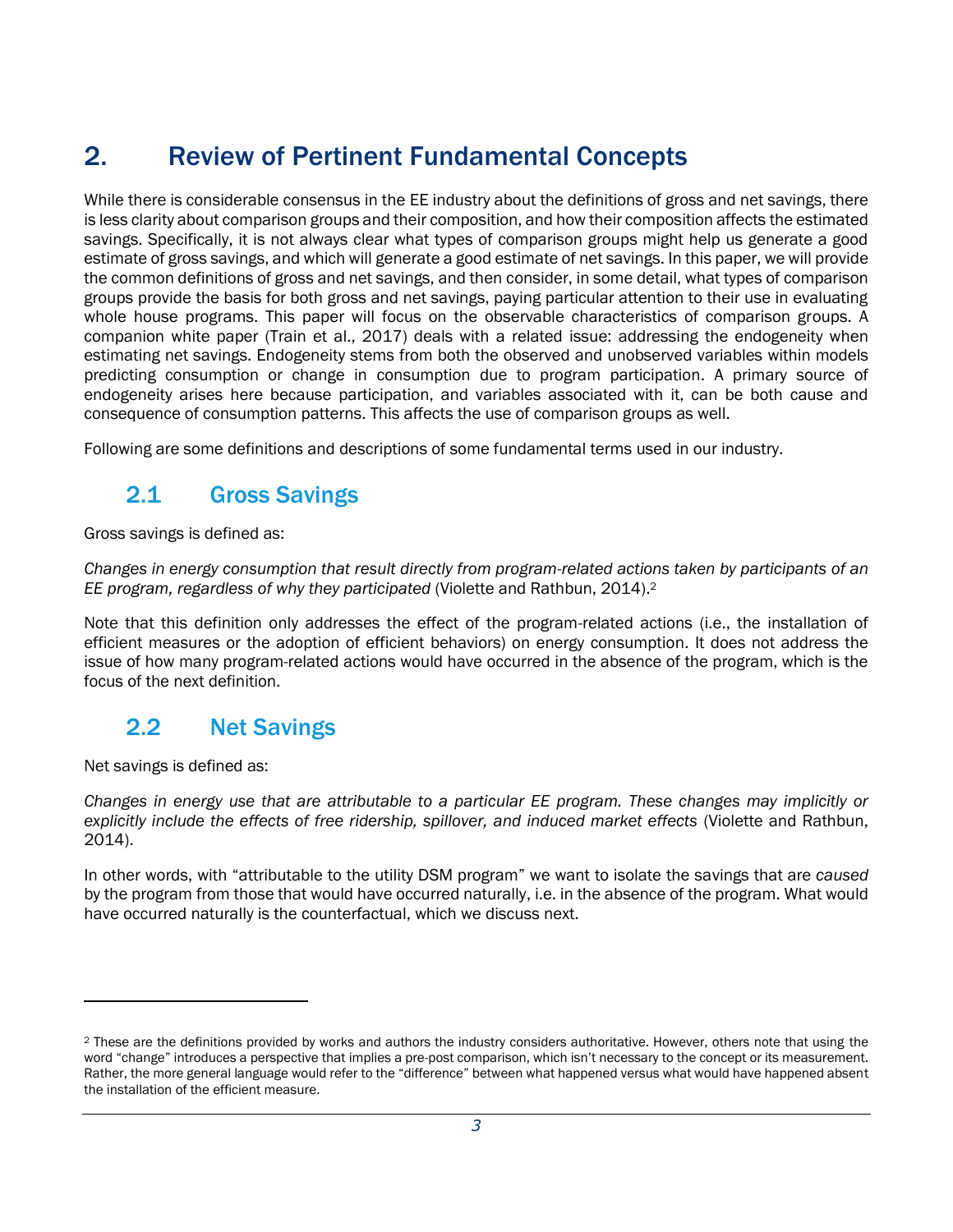## <span id="page-6-0"></span>2.3 Counterfactual

Social science methods texts such as Shadish, Cook and Campbell, 2002 provide a good description of the counterfactual:

In an experiment, we observe what did happen when people received a treatment. The counterfactual is knowledge of what would have happened to those same people if they simultaneously had not received the treatment. An effect is the difference between what did happen and what would have happened. (p. 5)

While the definitions of the terms discussed in this section are relatively straightforward, defining the nature and purpose of comparison groups is much more complex. In a true experimental design, where sample units (people, businesses, etc.) are assigned randomly to treatment and control conditions, determining relevant behaviors (including post-program usage) for each group, and subtracting the level of behaviors of the control group from the treatment group provides an estimate of net impacts. In this situation, the control group acts as the counterfactual. Under some circumstances, discussed later, a quasi-experimental design that uses a non-randomly-assigned comparison group can provide the counterfactual such that it provides the basis for estimating program net effects. Another way that evaluators establish a counterfactual is by asking participants directly what they would have done if there had been no program. We might term this a hypothetical counterfactual (Ridge et al., 2009; 2010). Yet another approach the revealed-preference discrete choice model (Train, 1993; Goldberg and Train, 1995).

Next, we discuss how the words we choose to describe our evaluation designs, can contribute to the confusion. Some researchers have used forecasts of energy use that they refer to as a counterfactual baseline for estimating savings. [Figure 1](#page-6-1) illustrates one such example3.



<span id="page-6-1"></span>Figure 1. Example of the Use of a Forecast of Usage Based on Metered Pre-Installation Consumption

<sup>3</sup> Taken from a presentation by Jessica Granderson (2015) entitled, "Accuracy of Existing Use Baselines, AKA Normalized Metered Energy Use." It uses historical metered consumption as the basis for a forecasted baseline.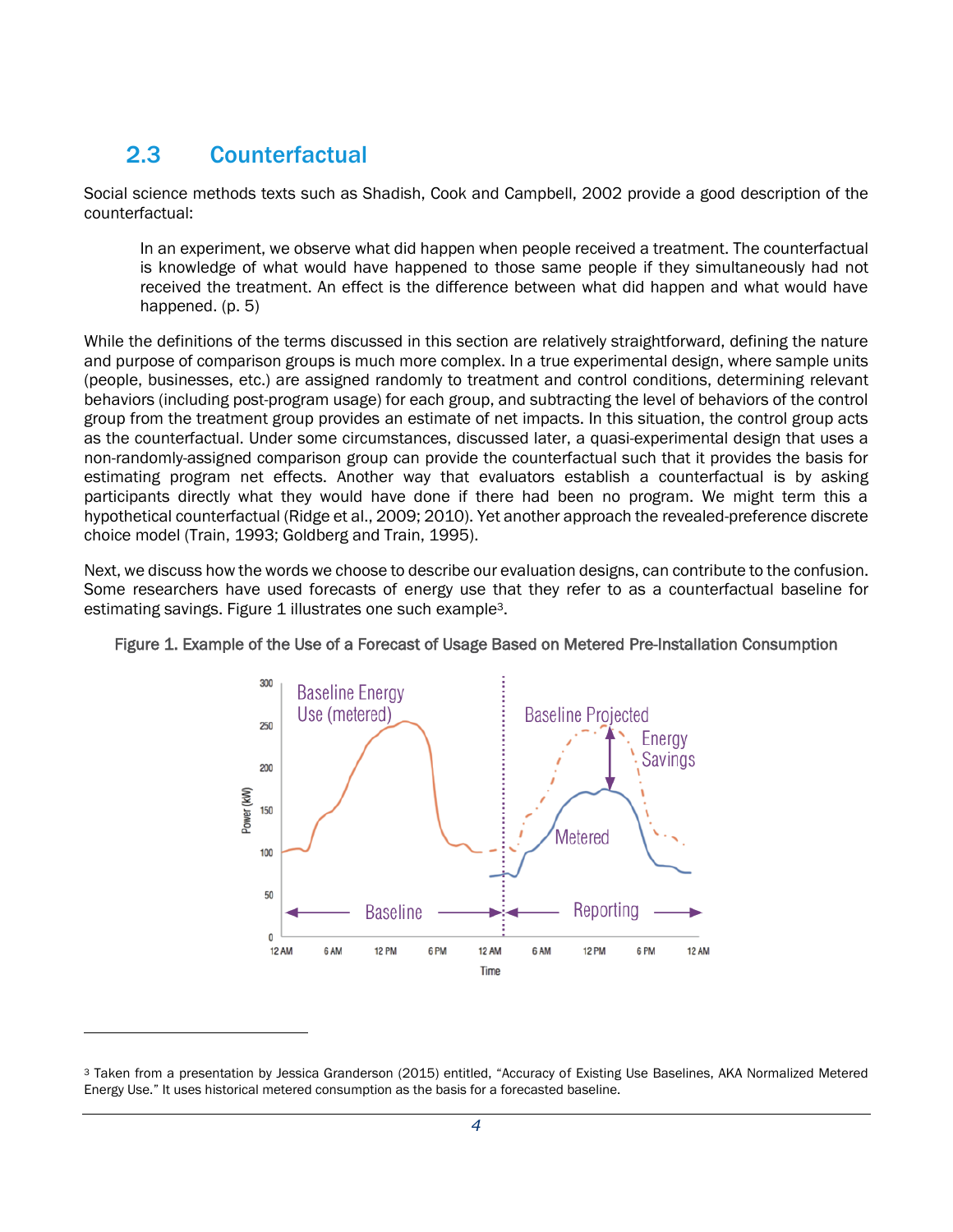However, in the presentation from which Figure 1 is taken, the "baseline projected*",* a perfectly reasonable term*,* is nevertheless referred to as the *counterfactual* baseline in the presentation and is used to estimate *gross* savings. Others have referred to the *baseline projected* used to estimate gross savings as representing what would have happened in the absence of the program, words that are often used to describe the counterfactual in the traditional research design literature. Our view, and that of the larger social science community, is that the term "counterfactual" and the words used to describe it should only be used in connection with estimating a *program's net savings* (Mohr, 1995; Pearl, 2000), i.e., the causal relationship between an intervention and the observed outcome. There can be other types of baselines that support estimates of gross impacts, but the counterfactual is, by definition, the point of comparison for estimating net program impacts, since it is meant to represent what would have happened without the program. That is how we use the term throughout this paper. As an aside, we note that there is some disagreement as to whether the difference between the *baseline-projected* energy use and the *metered* energy use is gross or net or somewhere in between (Malinick and Ridge, 2015).

## <span id="page-7-0"></span>2.4 Comparison Groups

One way to describe the requirements of a good comparison group in the traditional literature is provided by Rubin (1974). He introduces two relevant concepts: Stable Unit Value Treatment Assignment (SUTVA), and Ignorable Treatment Assignment (ITA). The principle of SUTVA is described:

The outcomes of any unit are not affected by the treatment assignment of any other units. Example of a violation: non-participant spillover, where comparison group members may learn about energy saving behaviors by talking to their treatment group neighbors.

Violations of SUTVA will most frequently be illustrated by non-participant spillover, or free drivers in the EE field.

The principle of ITA is described:

For every unit, it must be possible that that unit could have been assigned to either treatment or comparison group. Further, that treatment assignment is independent of the outcome, given the covariates. This is sometimes called 'unconfounded' or 'no hidden bias.'

Random assignment of customers to a treatment or control group would accomplish ITA, but accomplishing it in the absence of random assignment is challenging indeed. It implies a *comparison* group with matching to participants on essentially all variables relevant to the outcome variable of consumption or change in consumption, observable or not.

Standard research design texts (e.g. Campbell and Stanley, 1963; Shadish, W. R., T. D. Cook, and D. T. Campbell, (2002)) point to multiple potential functions that must be performed in quasi-experimental designs, i.e. using comparison groups where control groups are not feasible. Multiple factors could affect the outcome variable, and therefore will confound the effects of the treatment if not addressed adequately. They point to the need to control for such influences as

- 1. History: Events outside of the study/experiment or between repeated measures of the dependent variable may affect participants' responses to experimental procedures. In the EE field, history includes factors that change over time, such as weather and social/economic conditions.
- 2. Selection: This refers to the problem that, prior to participation, differences between groups may exist that may interact with the treatment variable and thus be "responsible" for the observed outcome.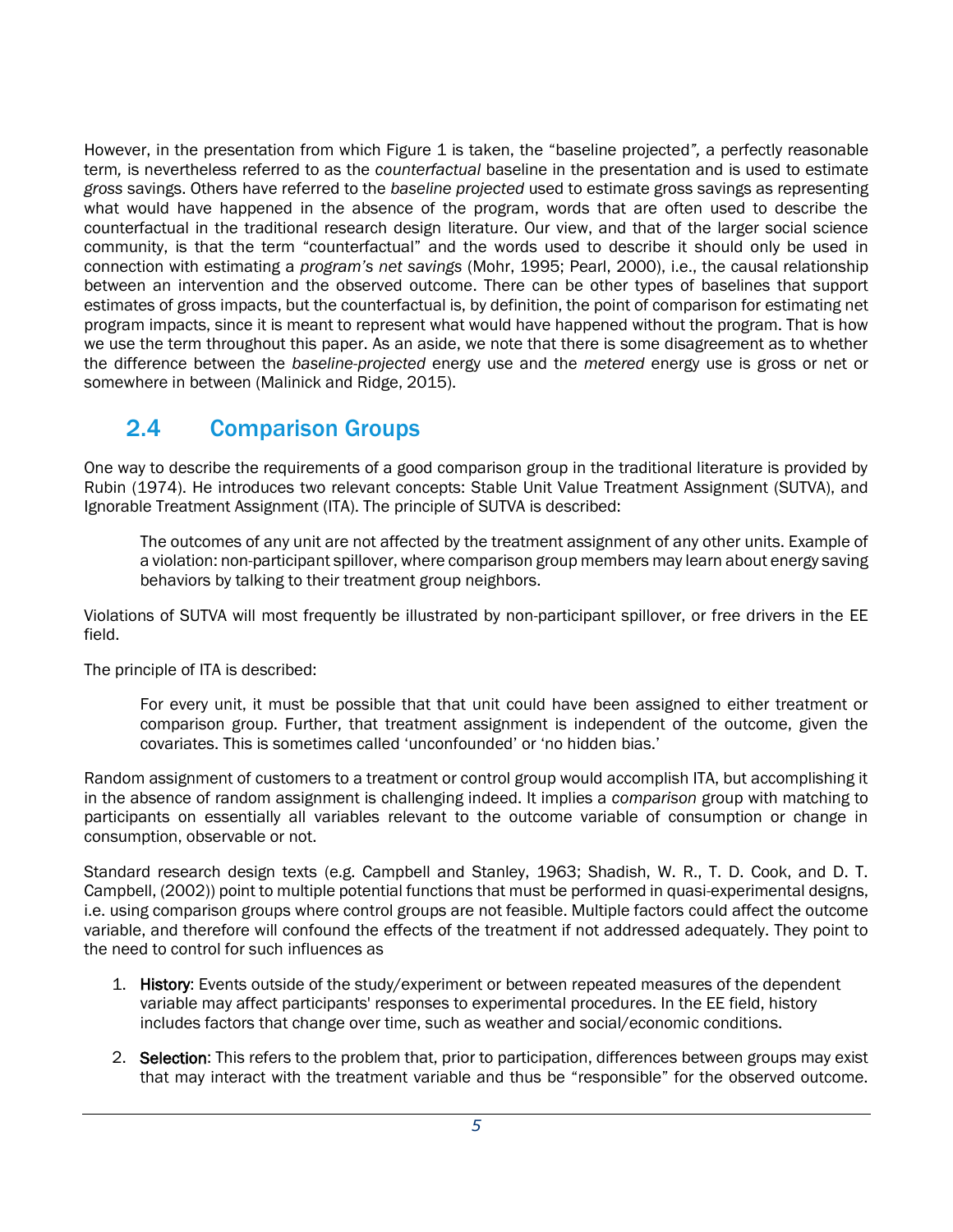Selection biases can occur due to program targeting, or due to customers self-selecting into the program. In the EE field, this can include many factors, including anything that has an impact on energy use and that differs between treatment and comparison groups. This certainly includes, e.g., the types of attitudes and motivations that are associated with self-selection into an EE program.

- 3. Maturation: Subjects change during the course of the experiment or even between measurements. For example, young children might mature and their ability to concentrate may change as they grow up, or, a person's attitude toward global warming might change slowly over time making them more predisposed to reducing their energy use. Changes in the needs of a household over time could also be categorized as Maturation
- 4. Statistical Regression to the Mean: This type of error occurs when some subjects' have extreme scores (one far away from the mean) such as high energy use. For example, when customers whose annual energy is greater than 12,000 kWh are targeted for an energy audit, reductions in energy use after participation will be at least partially due to regression toward the mean and not the program's effectiveness. On the other hand, if the extreme scores are equally distributed between extremely high and extremely low, there will not be a biasing effect.
- 5. Testing: Repeatedly measuring participants may lead to bias. Participants may remember the correct answers or may be conditioned to know that they are being tested. Repeatedly taking (the same or similar) intelligence tests usually leads to score gains, but instead of concluding that the underlying skills have changed for good, this threat to Internal Validity provides good rival hypotheses. This is unlikely to be a factor in most EE programs as the participants are generally not conscious of the data gathered by evaluators to show their responses to the intervention. One exception to this can occur in our industry when surveys are used at multiple times during the evaluation.
- 6. Instrumentation: The instrument used during the testing process can change the experiment. This also refers to observers being more concentrated or primed. If any instrumentation changes occur, the internal validity of the main conclusion is affected, as alternative explanations for apparent gains are readily available. This factor, as well, is not usually an important factor in determining internal validity for evaluations of EE programs, although this statement is subject to the same exception as noted with Testing.

These influences are characterized as threats to the internal validity, which refers to inferences about whether observed covariation between A and B reflects a causal relationship from A to B (Shadish, Cook and Campbell, 2002). Section 3 will address how these factors are dealt with in the EE program evaluation industry generally, and then specifically for gross and net savings.

# <span id="page-8-0"></span>3. Design and Analytic Issues in the Energy Efficiency Field

A translation of the potential confounding influences listed above into the factors that our industry recognizes as essential when conducting a consumption analysis, could look like this list:

- 1. Economic & political events & trends (History)
- 2. Weather (History & Selection)
- 3. Building characteristics (Selection)
- 4. Occupancy characteristics (Selection)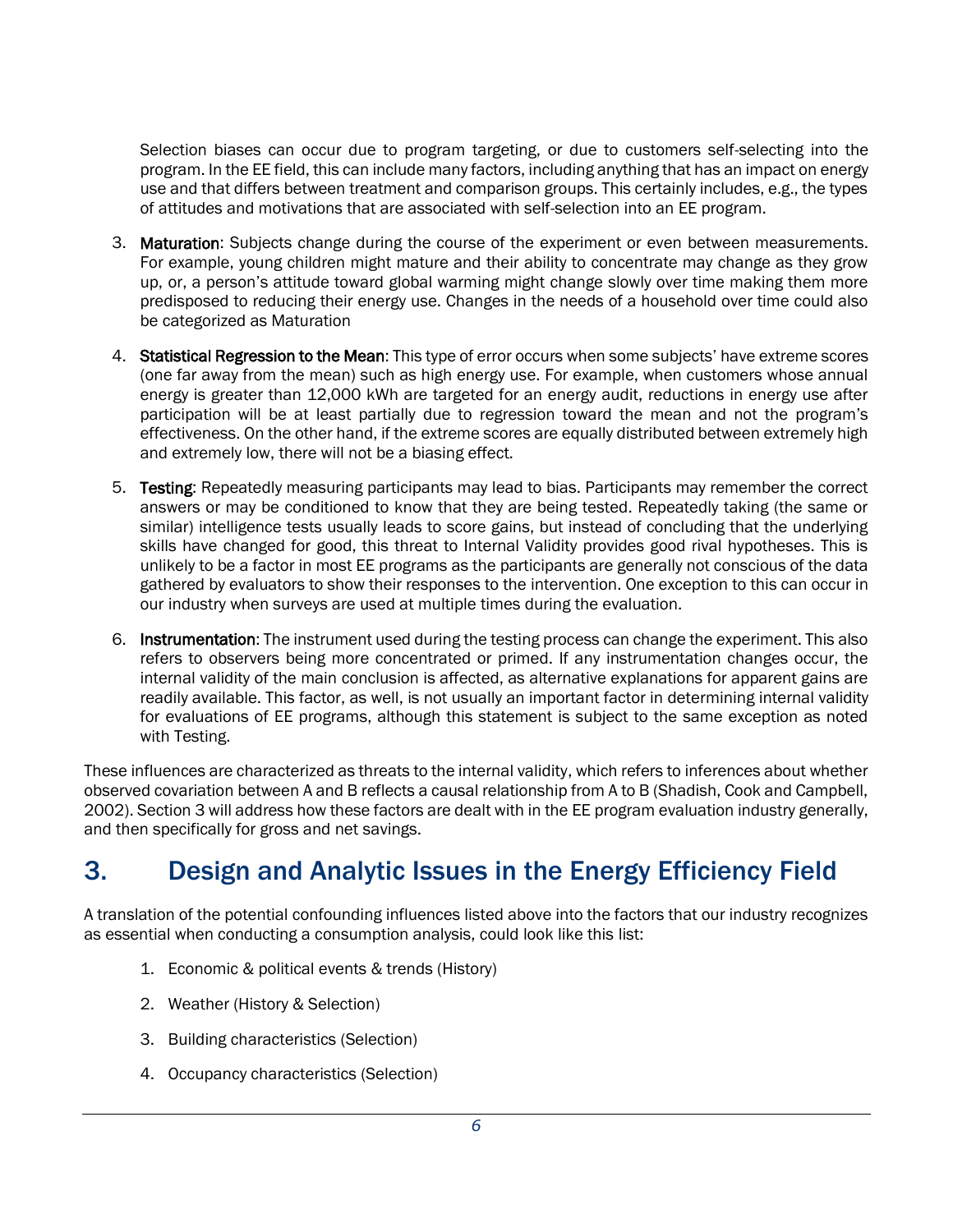- 5. Geographic areas (Selection)
- 6. Motivations, attitudes, and behavior (Selection)
- 7. Changes in motivations, attitudes, and behavior over time, apart from program-related changes (Maturation, Statistical Regression to the Mean)
- 8. Naturally-occurring relevant installations and motivations to install (History and Selection, and perhaps Maturation)

An important aspect of Selection, as an influence, is that it can be thought of as being of at least two types: 1. program implementer selection (by design or by accident) and 2. self-selection into a program by participants themselves.

A model successfully controlling for Factors 1 through 8 above, whatever the design, would produce an estimate of net impacts. Factor 8 is quite specific to net impacts, while controlling for Factors 1 through 7 only, will generally lead to what we define as gross impacts. A simple pre/post regression with participants only will usually control for the first six factors and provide the basis for estimating gross effects without obvious bias. The exception to this is a situation where participants experienced changes in motivations, attitudes, etc. coincident with participation in the program and apart from the program effects on those factors. If changes of this kind occur, only a series of measurements over the studied period would allow the changes to be controlled for, and this is almost always impractical. So, Factor 7 muddies the waters a bit and represents a slight weakness in the pre-post design. Further, if the program was responsible for any attitude changes that occurred between the pre and the post period, the effects of those changes on usage would be attributed to the program's gross impact. However, for most programs, it is unlikely that they would have "moved the needle" on attitudes such that they would compromise the interpretation of pre- to post-program usage change to gross effects. The gross impacts would be captured by the coefficient representing the presence or absence of program-promoted equipment, unless confounded by changes in attitudes and the like. How the equipment installation is represented in the model is a subject for another paper. Representing/controlling for Factors 7 and 8, mainly falling into the influence categories of History and Selection, when adequately controlled, would yield an estimate of net impacts. Note that some comparison groups can serve to control for factors 1 through 7, and the result would be gross impacts, which is counterintuitive to many people who think of comparison groups as always producing net impacts since 1 through 7 are also threats to internal validity. Next, we turn to more detailed consideration of gross<sup>4</sup> and net impacts or savings.

## <span id="page-9-0"></span>3.1 Gross Impacts

In this section, we describe issues and designs relevant to estimating gross savings. As noted in the preceding section, controlling for factors 1 through 7, and not 8, will generally provide gross program effects. There are a number of methods that researchers in this and other fields use to produce what we would call gross savings. We present basic descriptions of the most common here.

<sup>4</sup> This paper focuses on statistical models for estimating gross impacts and ignores engineering methods.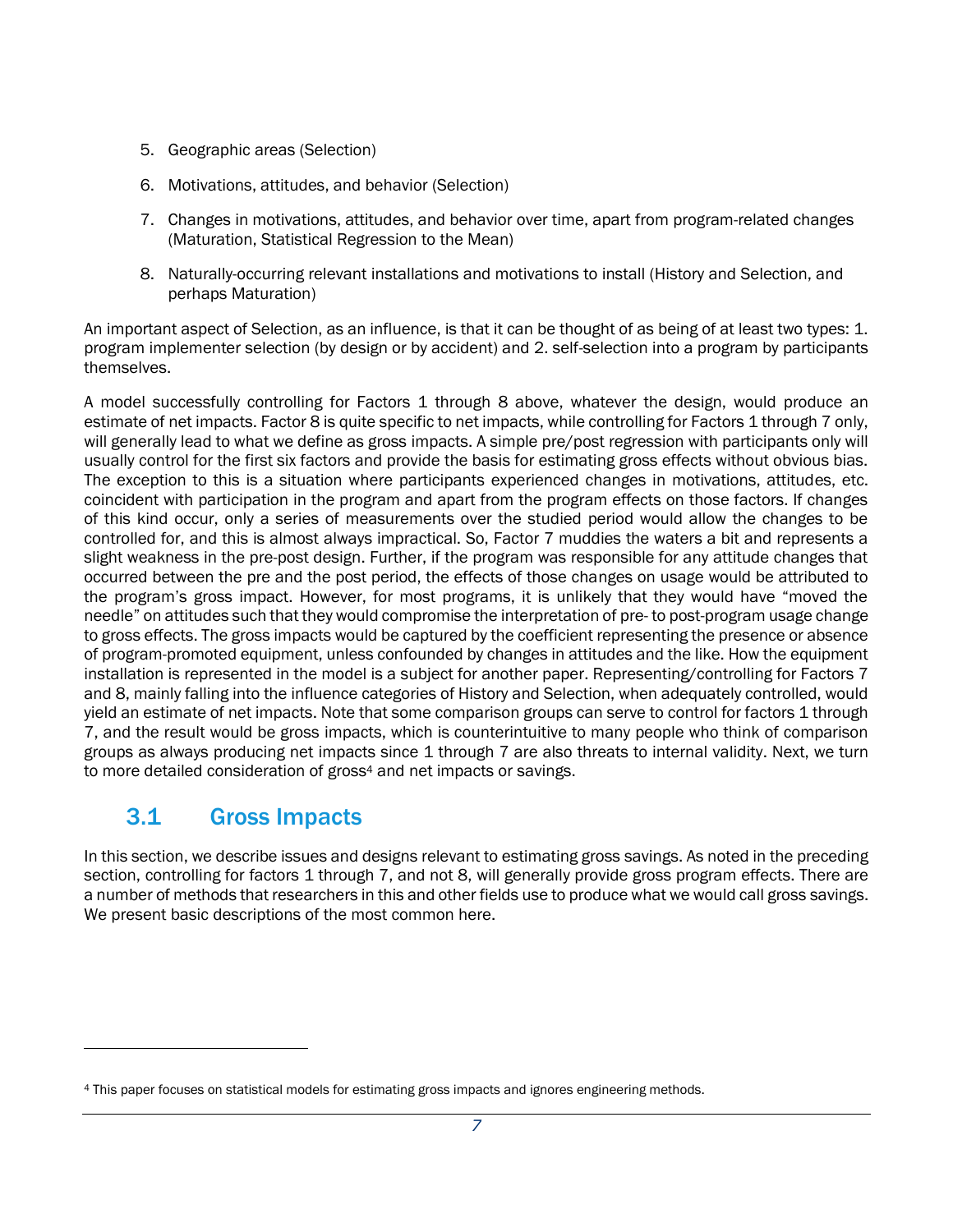#### 3.1.1 Pre-Post Participant-Only Pooled Cross-Sectional Time-Series Design

The pre-post participant-only pooled cross-sectional time series model (Wooldridge, 2002; Kennedy, 2008) has, over the last 30 years, been the most commonly used regression approach to estimate gross savings. One basic specification of such a model is illustrated in Equation 1.

$$
ADC_{it} = \alpha_i + \delta_t + \beta_1 Post_t + \beta_2 HDD_{it} + \beta_3 CDD_{it} + \sum \beta_k X_i + \varepsilon_{it}
$$
\n(1)

Where:

 $ADC_{it}$  = Average daily consumption (kWh or therms) for household i at time t

 $\alpha_i$ = Household-specific intercept

 $\delta_t = 0/1$  Indicator for each time interval *t* time series component that tracks systematic change over time

 $\beta_1$  = Coefficient for the change in consumption between pre and post periods

 $\beta_2$ = Coefficient for HDD

 $\beta_3$ = Coefficient for CDD

Post = dummy variable for pre (Post=0) and post (Post=1) participation

 $HDD_{it}$  = Sum of heating degree-days (e.g., base 65 degrees Fahrenheit)

 $CDD_{it}$  = Sum of cooling degree-days (e.g., base 75 degrees Fahrenheit)

 $\beta_k =$  A vector of k coefficients that reflect the energy change associated with a one unit change in the k<sup>th</sup> explanatory variable

 $X_i = A$  vector of explanatory variables (i.e., covariates), such as changes in occupancy or square footage, for the ith factor

 $\varepsilon_{it}$  = Error

This model works reasonably well as long as three conditions are met: 1) participation is reasonably well distributed across the time periods during the program year, 2) there are enough time periods (e.g., daily or monthly consumption) of pre-installation consumption and post-installation consumption observations, and 3) there is sufficient statistical power5. Meeting the first condition allows for some control of exogenous factors such as changes in economic and political events (history) and changes in motivations, attitudes and behavior (maturation) in the general population, both of which might over time affect energy use. Such a distribution allows for the representation in the analysis of a wider range of customers who are differently affected by timerelated events. Meeting the second condition allows for estimating any seasonal effects for weather-sensitive

<sup>&</sup>lt;sup>5</sup> Power is the probability that you will detect a true "effect" that is there in the population that you are studying. Put another way, the power of a statistical test of a null hypothesis is the probability that it will lead to a rejection of the null hypothesis when it is false, i.e., the probability that it will result in the conclusion that the phenomenon exists. The "effect" could be a difference between two means, a correlation between two variables (r), a regression coefficient (b), a chi-squared, etc. Power analysis is a statistical technique that can be used (among other things) to determine sample size requirements to ensure that statistical significance can be found.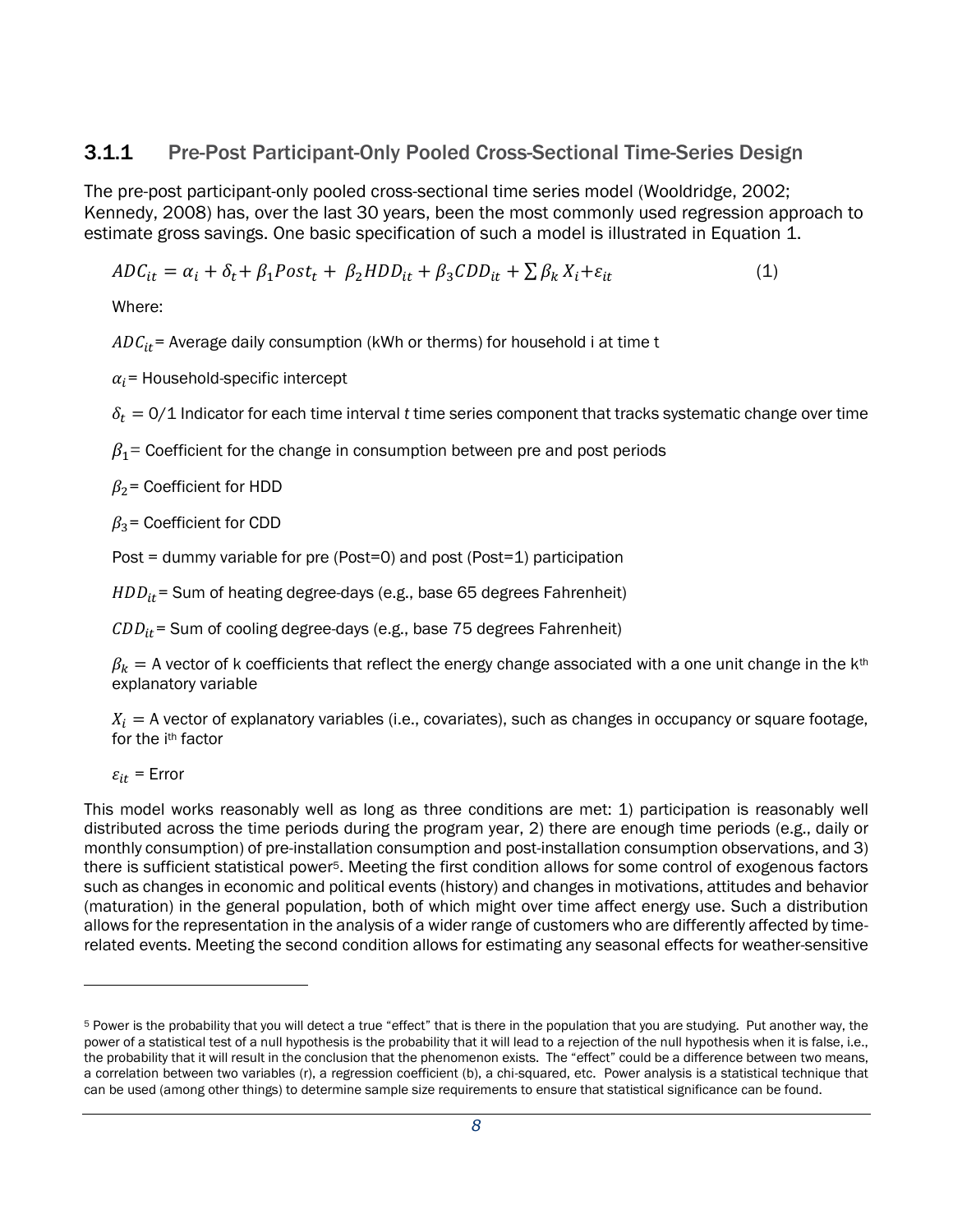measures. Meeting the third condition increases the chances that the estimated savings will be statistically significant.

An additional set of variables can also be included to provide controls for exogenous changes. That is, these variables attempt to capture the effects of economic, historical, and social conditions that can be explicitly modeled. Examples of variables that could be included are:

- Real per capita personal income provided quarterly, by Metropolitan Statistical Areas (MSAs)
- Local unemployment rate
- Local or national consumer price index
- Time period (e.g., months or days) dummies to control for factors that change over time that are not specifically modeled. If good measures of the variables, it is likely more effective to include those in the model rather than the generic time variable. There is danger in including the time variable in that it could absorb some of the treatment effect when pre- and post-participation periods are in the model.

Note that the first three types of variables listed above are only available on a monthly basis and can only be used in monthly models.

Of course, this specification works as long as all installations are early replacement, i.e., there is no need to normalize the gross savings to account for different baseline assumptions for equipment that is replaced on burn-out. However, a large number of participants whose installations represent a mix of early and normal replacement can complicate the analysis since a method for adjusting these models to account for different baselines has yet to be agreed upon.<sup>6</sup>

#### 3.1.2 Cohort Design

To estimate gross savings for any program, including, and maybe especially whole building programs, it is very appealing to use future participants in the evaluated program as the source of a comparison group for the evaluated participants. This approach is sometimes called a cohort design. We describe here the structure of this approach, and then consider the pros and cons of using it.

Figure 2 illustrates the cohort design, which we have simplified to conserve space. Program Cycle 1 covers 9 months with all subjects being treated in month 5 only. Program Cycle 2 also covers 9 months with all subjects being treated in the 5th month (shown as month 14) only. For both current and future participants, we have ongoing monthly measurements covering both cycles. The measurements for program months 1 through 9, for the future participants in Program Cycle 2, serve as the comparison for months 1 through 9 of the participants in Program Cycle 1.

<sup>6</sup> Note that Agnew and Goldberg (2009) have developed methods for addressing this issue but only for the installation of a single measure, a central air conditioner.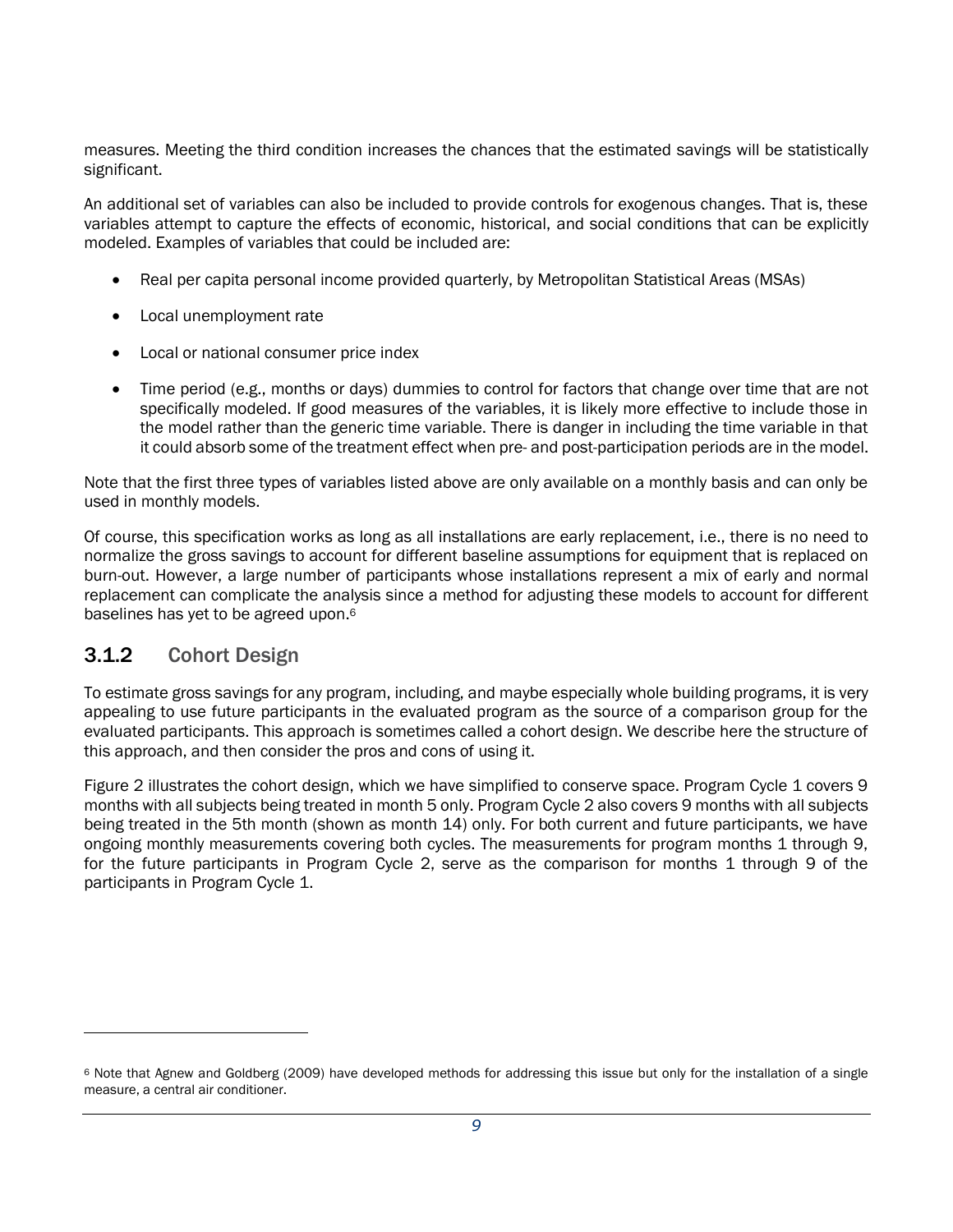#### Figure 2. Cohort Design

|                             |   | Program Cycle 1 |   |   |           |   |   | Program Cycle 2 |   |    |    |    |    |    |    |    |    |    |
|-----------------------------|---|-----------------|---|---|-----------|---|---|-----------------|---|----|----|----|----|----|----|----|----|----|
|                             |   |                 |   |   |           |   |   |                 |   |    |    |    |    |    |    |    |    |    |
| Month                       | 1 |                 | З | 4 | 5         | 6 | 7 | 8               | 9 | 10 | 11 | 12 | 13 | 14 | 15 | 16 | 17 | 18 |
| <b>Current Participants</b> | O | O               | O | O | $\lambda$ | O | O | O               | O | O  | O  | O  | O  | O  | O  | O  | O  | O  |
| <b>Future Participants</b>  | O | O               | O | 0 |           | O | O | O               | O | 0  | O  | O  | O  | x  | O  |    | O  | O  |

**O =**Recorded monthly measurement

**X=**Program participation

This design allows us to control for exogenous factors e.g., changes in economic and political events (history) and changes in motivations, attitudes and behavior (maturation) in the general population, both of which might over time affect energy use, and for self-selection. The latter factor is particularly difficult to account for in nonrandomly assigned comparison groups. Under the right conditions, this provides the basis for a good estimate of gross savings. This design will be effective in controlling for such exogenous factors and self-selection as long as these conditions hold:

- 1. The program design (e.g., the mix of measures promoted, the size of the rebates, etc.) remains stable,
- 2. The program delivery (the mix of participating contractors, their qualifications, and training, the types of customers targeted and successfully recruited, the marketing materials and channels used) have remained stable over the period of participation for both evaluated and future cohorts,
- 3. Future participants have not installed any program-qualified measures in the year prior to their own participation (prior to month 14 in our above example). That is, any changes to their consumption are due only to these exogenous factors, and
- 4. There is sufficient statistical power (as with all comparison groups).

Equation 2 illustrates one possible specification of this model.

 $ADC_{it} = \alpha_i + \delta_t + \beta_1 Post_t + \beta_2 Part + \beta_3 Post * Part + \beta_4 HDD_{it} + \beta_5 CDD_{it} + \sum \beta_k X_i + \varepsilon_{it}$  (2)

Where:

 $ADC_{it}$  = Average daily consumption (kWh or therms) for household i at time t

 $\alpha_i$  = Household-specific intercept

 $\delta_t = 0/1$  Indicator for each time interval *t*, time series component that tracks systematic change over time

 $\beta_1$  = Coefficient for the change in consumption between pre and post periods

 $\beta_2$ = Coefficient for participation (1=participant in Cycle 1 and 0=nonparticipant in Cycle 1 (i.e., future participants in Cycle 2))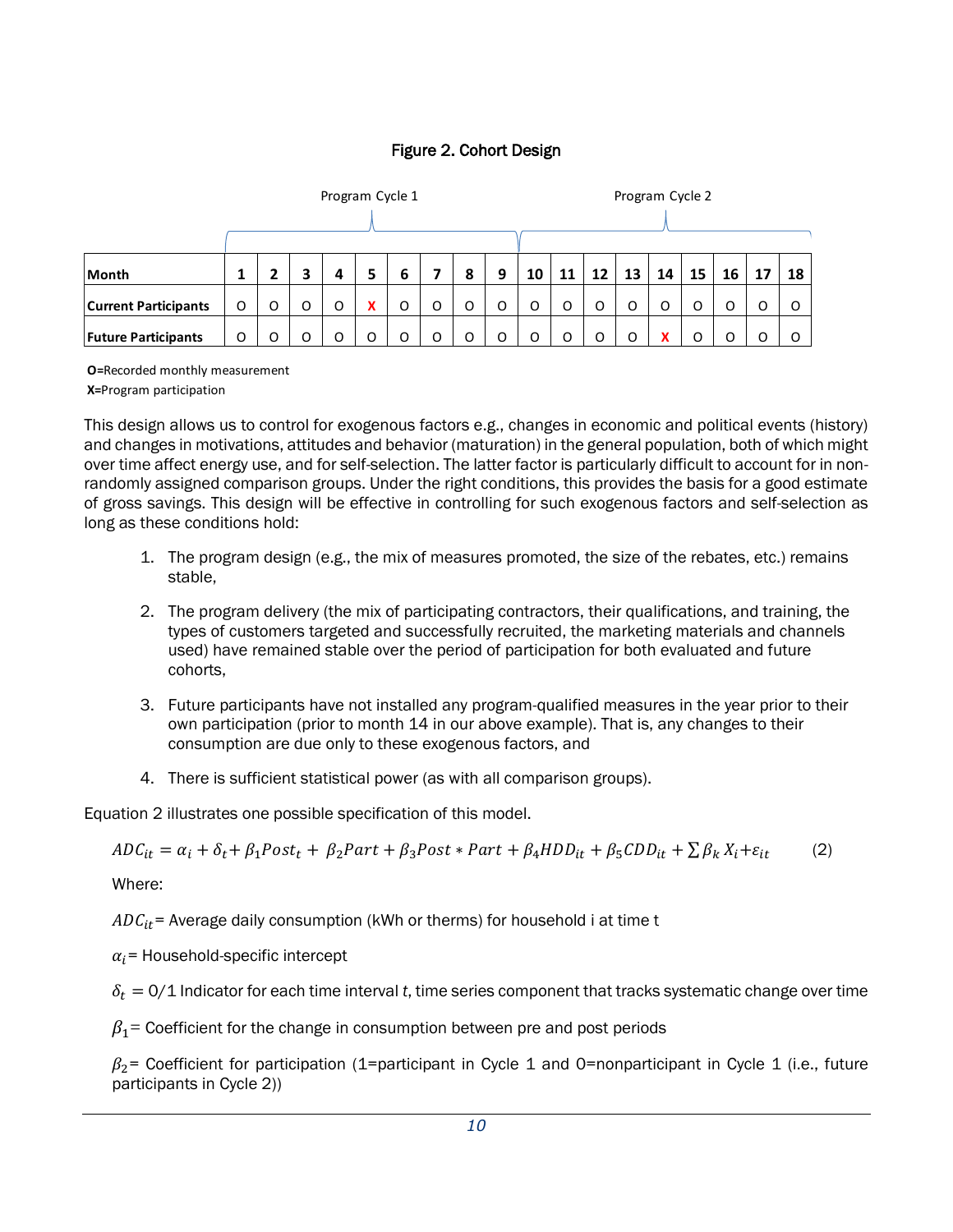$\beta_3$ = Coefficient for the interaction of Post and Part and represents the gross savings

 $\beta_4$ = Coefficient for HDD

 $\beta_5$ = Coefficient for CDD

Post = Dummy variable for pre (Post=1) and post (Post=0)

Part=Dummy variable representing participation (1=participant and 0=nonparticipant (i.e., future participants))

Post\*Part=Variable representing the interaction of the post and participant variables

 $HDD_{it}$  = Sum of heating degree-days (e.g., base 65 degrees Fahrenheit)

 $CDD_{it}$  = Sum of cooling degree-days (e.g., base 75 degrees Fahrenheit)

 $\beta_k = A$  vector of k coefficients that reflect the energy change associated with a one unit change in the k<sup>th</sup> explanatory variable

 $X_i = A$  vector of explanatory variables (i.e., covariates), such as changes in occupancy or square footage, for the ith factor

 $\varepsilon_{it}$  = Error

If the comparison group members installed any program-qualified measures, or did any work that reduced their energy use (including installing non-program-qualified equipment), the resulting estimate would move toward net impact. That is, they would to some extent represent the potential free riders among the eligible population.

Targeting the same types of customers over time increases the chances that future participants will be very similar to the evaluated participants with respect to their demographics, attitudes, energy use, and building type etc. This is important since selection factors (program- and self-) and their correlates can be an important aspect in how comparable the two groups are, and future participants can be very helpful in allowing selfselection factors to be adequately controlled. This occurs because both current and future participants will have self-selected into the program, just at different points in time.

We note here that some have found the use of a comparison group composed of future participants confusing and we find that the assumptions regarding its use are rarely tested. Customer targeting can change dramatically from one year to the next. For instance, one whole-house program, had targeted coastal customers during the initial program roll-out. The evaluators recommended targeting more inland areas where winters are colder and summers are hotter, thus producing more savings for participants. This is a case where using future participants was not appropriate for estimating gross savings.

Sometimes it is not as obvious that future participants will not provide an adequate comparison for accurately estimating gross savings. This can happen when future participants make some upgrades in the year prior to their participation. It is highly unlikely that the customer would have installed a full complement of home upgrades in the year prior, but they might have done some upgrades so that they do not meet the third condition above. The only way the evaluator is likely to discover this is if she surveys these future participants, or a sample of them, to determine whether such installations are sufficient to question the accuracy of the resulting estimate of gross savings.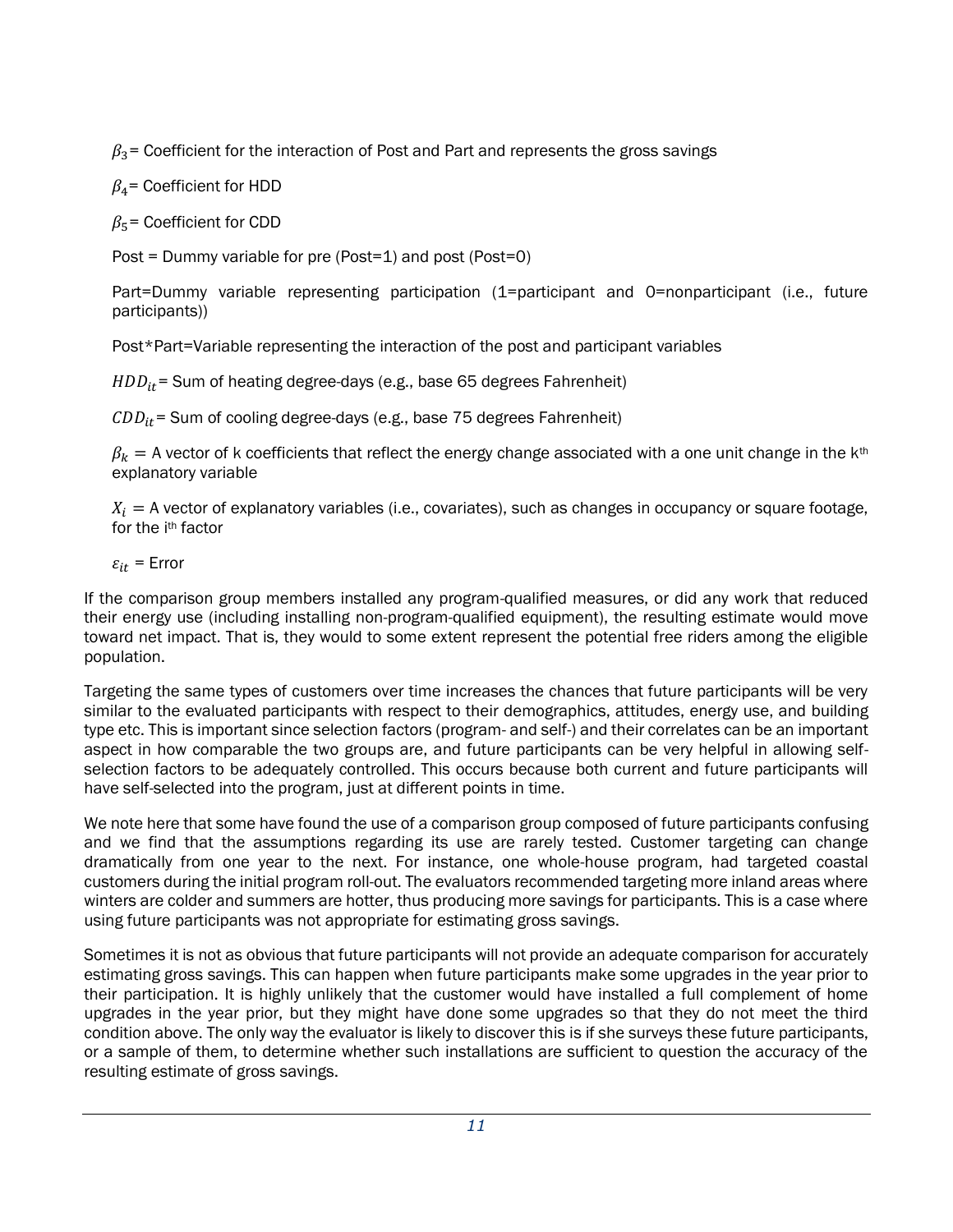We consider it essential that evaluators who plan to use the following year's participants as a comparison group to control for exogenous factors, test the comparability of the two groups before proceeding with the plan. Taking this recommendation seriously means that the evaluator and the PA must be flexible enough to change designs if assumptions of the planned design are not met, and could mean surveying a sample of future participants to assess their comparability. Flexibility is required because such a test could not be done until the "future" cohort has been identified, which will likely be a year after the evaluated cohort was identified. Thus, if the two cohorts are not very similar, this design becomes unfeasible and a back-up plan will be needed.

We conclude this section with a discussion of one other source of confusion. Traditional research design literature presents the cohort design in the context of estimating (implicitly) the net savings of a program. As mentioned earlier, the main advantage of this design is that selection biases, introduced by adding a comparison group, are reasonably well controlled assuming the composition of the current and future participants is similar and that the design and implementation of the intervention has not substantially changed over time.

An example used by Campbell and Stanley (1963) is an officer and pilot training program, whereby participants in year one (cycle 1) are compared to participants in year two (cycle 2). The assumption is that training to be an officer is only available through the Army's training program. In other words, during the first program cycle, the future participants in the second program cycle (or any soldier eligible to participate in the second program cycle) could not have been exposed to any training that would have prepared them to be an officer or pilot. As a result, they provide an unbiased estimate of what members of the eligible population would have done in the absence of the program, i.e., the net impact of the program.

Thus, a traditional research design text would consider this design to produce the net effects of the officer and pilot training program rather than gross effects (if, indeed, they made that distinction). An illustrative example: the evaluation of the California 2005 Low Income Energy Efficiency (LIEE) Program relied on a cohort design as one way of estimating net savings. This design was appropriate since the future participants represented what the larger eligible population of low-income households would have done absent the program, which is essentially nothing since they were very likely unable to afford purchasing any new equipment. Evaluators who use the cohort design to control for exogenous factors in estimating gross savings should clearly explain that historically such a design has been used to estimate net savings but it is being used, in this particular instance, to estimate gross savings, assuming that the conditions mentioned earlier have been met.

#### 3.1.3 Two Stage

 $\overline{a}$ 

Gross savings can also be estimated using the two-stage approach outlined in Chapter 8 of the Uniform Methods Project<sup>7</sup>, an approach that is consistent with IPMVP<sup>8</sup> Option C, a site-specific, whole-building regression analysis approach that allows for an existing-conditions baseline in estimating gross savings.

#### Stage 1. Individual Premise Analysis

<sup>7</sup> Uniform Methods Project: Methods for Determining Energy Efficiency Savings for Specific Measures ([http://energy.gov/eere/about](http://energy.gov/eere/about-us/ump-protocols)[us/ump-protocols\)](http://energy.gov/eere/about-us/ump-protocols)

<sup>8</sup> International Performance Measurement and Verification Protocol (IPMVP) available from the Efficiency Valuation Organization at <http://evo-world.org/en/>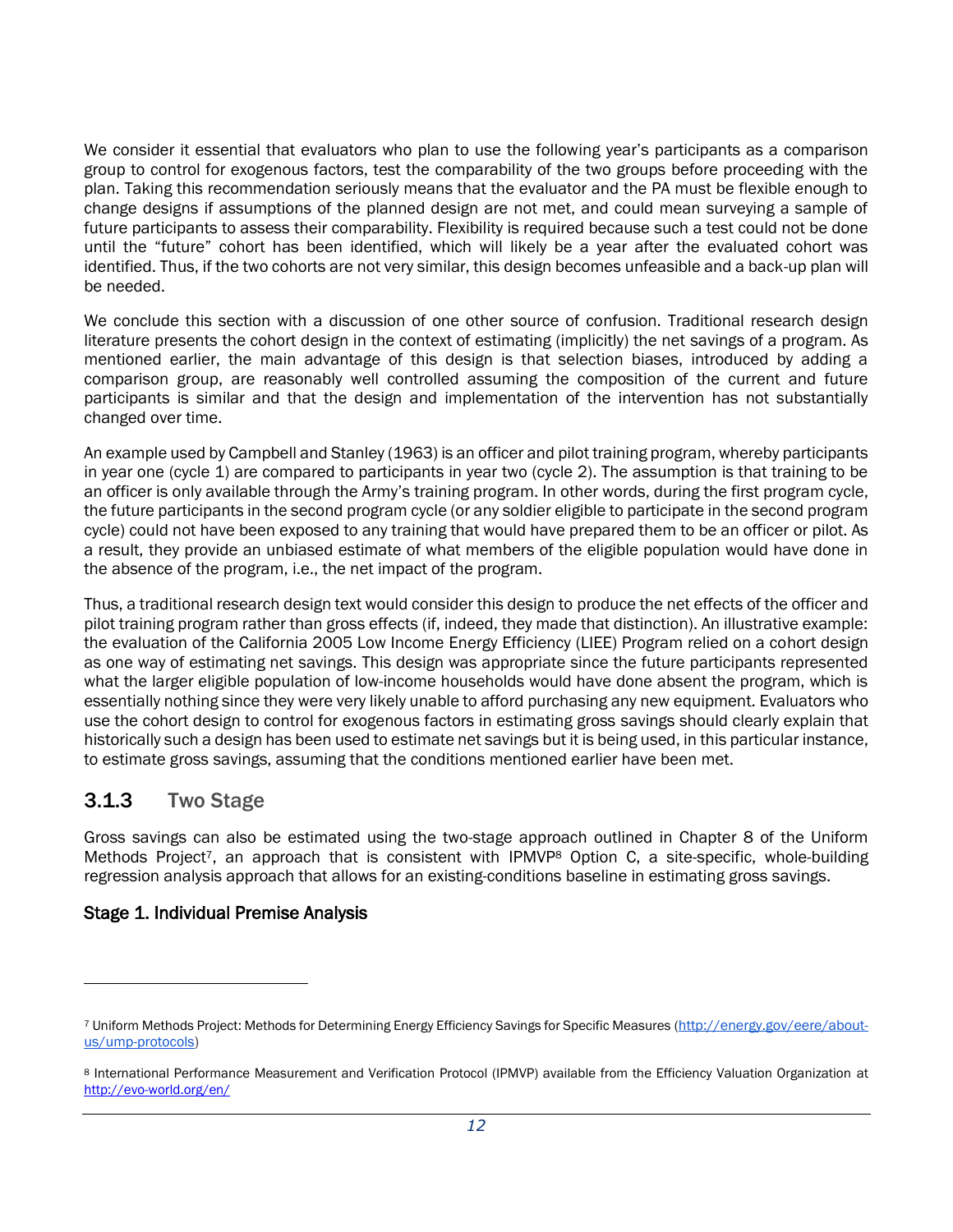Stage 1 involves the following three steps:

- 1. Fit a premise-specific degree-day regression model (as described in Step 1, below) separately for the pre- and post-periods.
- 2. For each period (pre- and post-) use the coefficients of the fitted model with normal-year degree days to calculate the normalized annual consumption (NAC) (defined below) for that period.
- 3. Calculate the difference between the pre- and post-period NAC for the premise (i.e., ΔNAC).

#### Step 1. Fit the Basic Stage 1 Model

For each participating site, estimate the following model:

$$
E_m = \mu + \beta_H H_m + \beta_C C_m + \varepsilon_m \tag{3}
$$

- $E_m =$  Average consumption per day during interval m
- $H_m =$  Specifically, H<sub>m</sub>(τH), average daily heating degree days at the base temperature(τH) during meter read interval m, based on daily average temperatures on those dates
- $C_m =$  Specifically, C<sub>m</sub>(τC), average daily cooling degree days at the base temperature(τC) during meter read interval m, based on daily average temperatures on those dates
- $\mu =$  Average daily baseload consumption estimated by the regression
- $\beta_H$ ,  $\beta_C$  = Heating and cooling coefficients estimated by the regression

 $\varepsilon_m =$  Regression residual.

#### Step 2. Apply the Stage 1 Model

To calculate NAC for the pre- and post-installation periods for each premise and timeframe, we combine the estimated coefficients μ, β<sub>H</sub>, and β<sub>c</sub> with the annual normal-year or typical meteorological year (TMY) degree days H<sub>0</sub> and C<sub>0</sub> calculated at the site-specific degree-day base(s), τH and τC. Thus, for each pre- and postperiod at each individual site, we use the coefficients from Equation 3 for that site and period to calculate the weather-normalized annual consumption (NAC) (see Equation 4). This example puts all premises and periods on an annual and normalized basis.

$$
NAC = \mu * 365 + \beta_H H_0 + \beta_C C_0
$$

(4)

The same approach can be used to put all premises on a monthly basis and/or on an actual weather basis.

#### Step 3. Calculate the Change in NAC

For each site, the difference between pre- and post-program NAC values (ΔNAC) represents the change in consumption under normal weather conditions.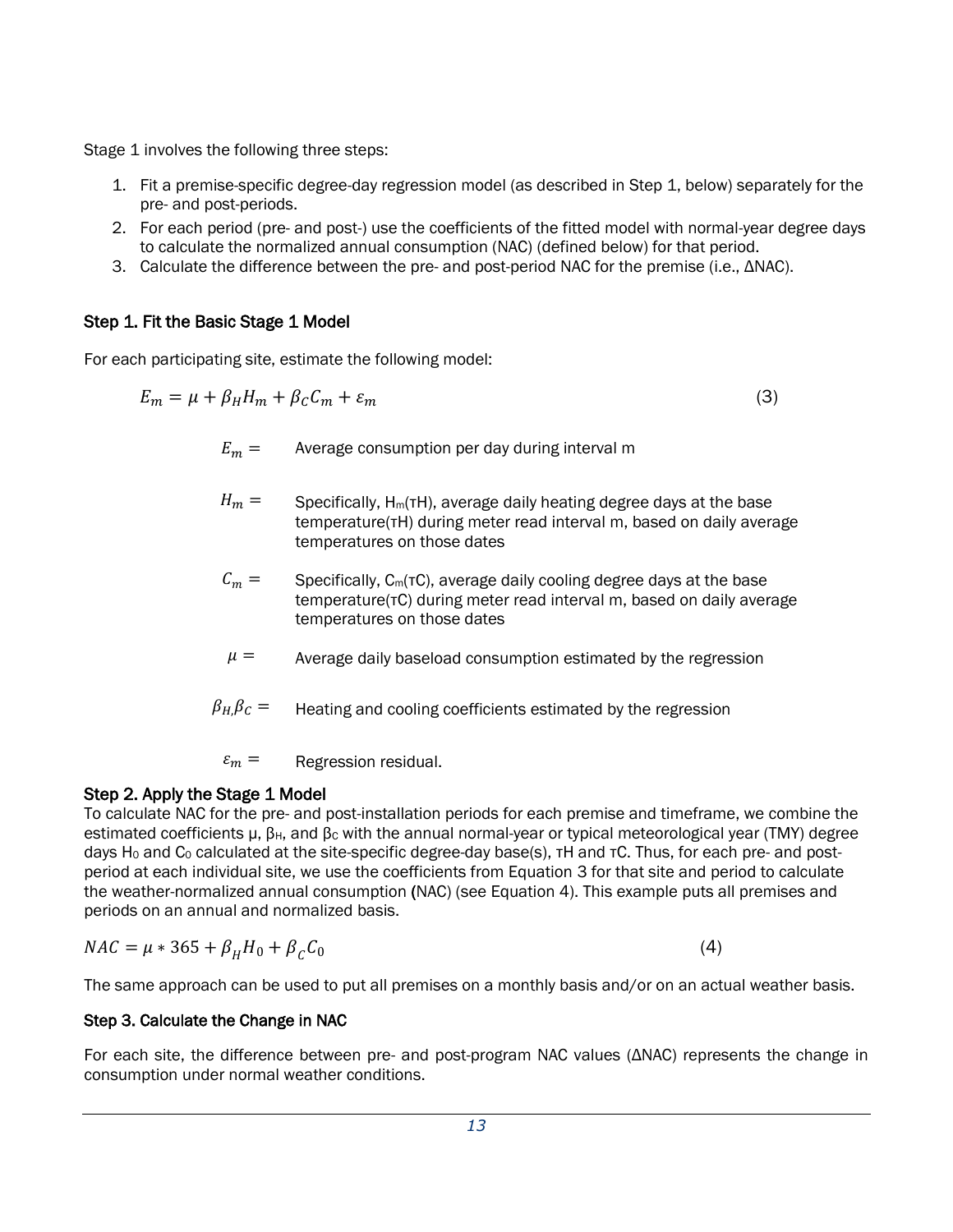To control for the exogenous changes mentioned earlier, a comparison group, either composed of prior participants, future participants (i.e., cohort design) or a contemporaneous group of nonparticipants, these same three steps are followed.

#### Stage 2. Cross-Sectional Analysis

Next, the cross-sectional model in Equation 5 is estimated incorporating both current and future participants.<sup>9</sup>

$$
\Delta NAC_j = \beta + \gamma I_j + \varepsilon_j \tag{5}
$$

- $I_i = 0/1$  dummy variable, equal to 1 if customer j is a (current-year) participant, 0 if customer *j* is in the comparison group composed of future year participants.
- $\beta, \gamma =$  Coefficients determined by the regression model

 $\varepsilon_i =$  Regression residual.

From the fitted equation:

l

- The estimated coefficient γ is the estimate of mean savings.
- The estimated coefficient β is the estimate of mean change or trend unrelated to the program.

The coefficient β corresponds to the average change among the comparison group, while the coefficient γ is the difference between the comparison group change and the participant group change. That is, this regression is essentially a difference-of-differences formulation and can be accomplished outside of a regression framework as a difference of the two mean differences. More complex models that include other available premise characteristics can be included that can improve the extrapolation of the billing analysis to the full population.

## <span id="page-16-0"></span>3.2 Net Savings

The preceding section focused on gross impacts. This section focuses on net savings, though gross savings are sometimes necessarily mentioned by way of comparison.

#### 3.2.1 The Counterfactual—Single-Measure Programs

<sup>9</sup> The sole purpose of this second stage is to control for exogenous changes through the use of prior participants, future participants or a contemporaneous group of nonparticipants. If one did not need, for whatever reasons, to control for these exogenous factors, then only Steps 1 and 2 in the first stage would be required.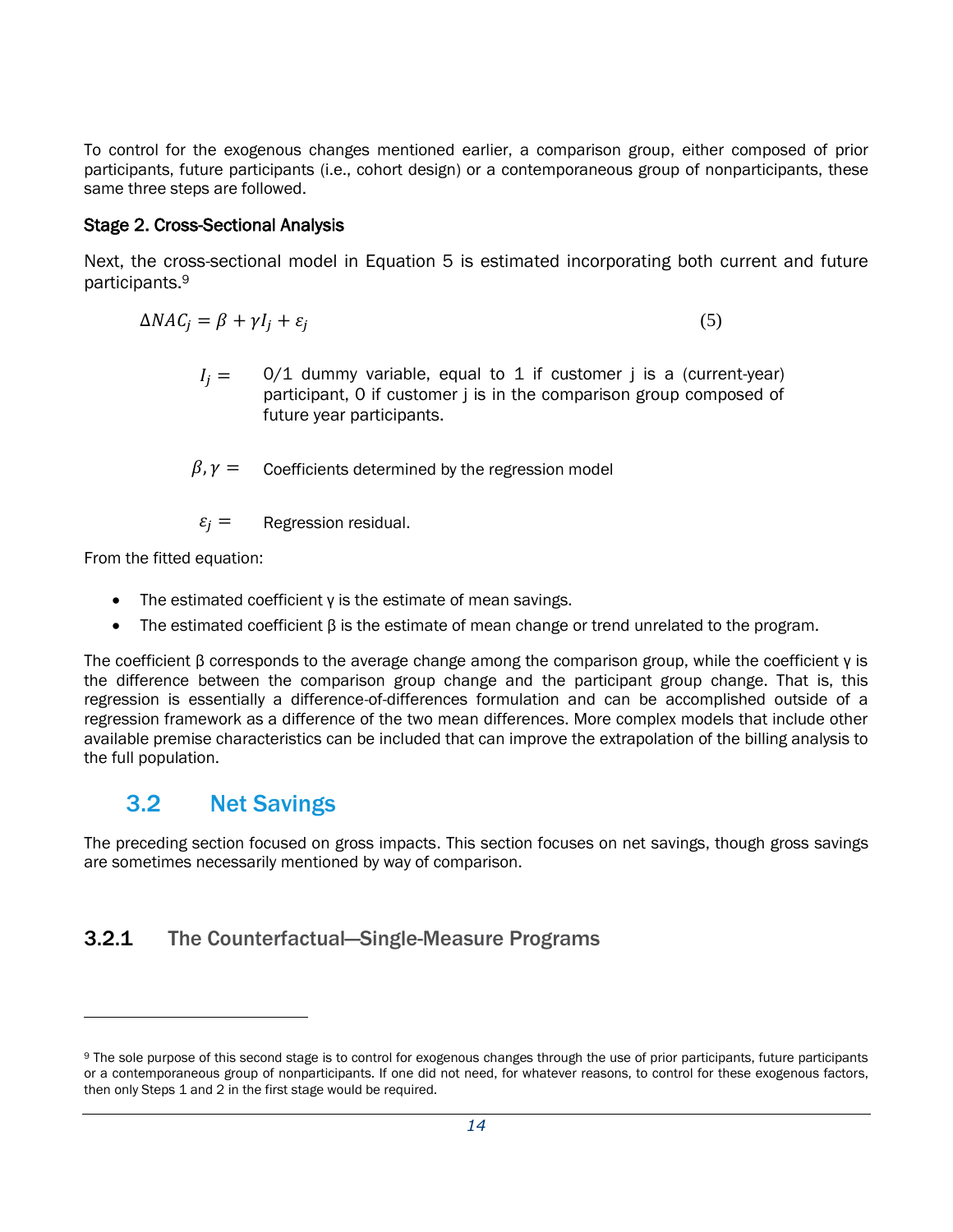All of the factors that must be controlled to produce a valid estimate of gross program savings are equally applicable to producing net savings. Designs producing net program savings are distinguishable by the need to control for additional factors.

As we have asserted before in this paper, the counterfactual is applicable only to estimating net savings. In fact, it is central to the endeavor. In the broader world of evaluation research, it is defined as what would have happened had an investment (in a program or intervention) not been made. In our industry, this translates to what a member of the eligible population/customers would have done if the program under evaluation were not there. Thus, we either need to measure directly the hypothetical situation of what participants would have done absent the program (using the self-report approach), or we must identify a comparison group that can reasonably represent the counterfactual. As this paper is about comparison groups, we discuss that alternative in some detail, next.

#### 3.2.1.1. What Was or Might Have Been Installed

For a comparison group to support estimating net savings, it must represent the counterfactual. But measuring this concept is extremely complex. We can think of two aspects of the counterfactual: 1. Motivation (the *why*) and 2. the action taken, specifically what was installed, if anything. So, in addition to trying to represent in a comparison group, the *why* of participant installations (program-influenced or not), we also have to consider *what* was installed in the comparison group, and whether that technology is a suitable point of comparison for what participants installed. Even when considering only what equipment installations the counterfactual should represent, it is complex. In some programs, there is no alternative to the program equipment, or no non-efficient alternative. In others, there are various efficiency-rated alternatives.

Specifically, in cases of equipment such as air conditioners and furnaces, the customer could replace the existing equipment with something less efficient than what the code requires, or he could purchase codecompliant equipment, or he could choose a version that goes beyond what the code requires, with or without the program's influence, and to a greater or lesser degree. Other types of program-promoted equipment are either present or absent and do not consume energy. Examples of this type are duct sealing, wall insulation, or thermostats. So, the counterfactual question becomes: What might the participating customer have installed without the program, if anything? Table 1 provides some examples of the kinds of equipment that efficiency programs might promote and some possible installations that *could* represent the counterfactual *in terms of the type of equipment installed*. As a reminder, we are talking only about single-measure programs at this point. Also, question marks indicate greater uncertainty about the possible comparison group.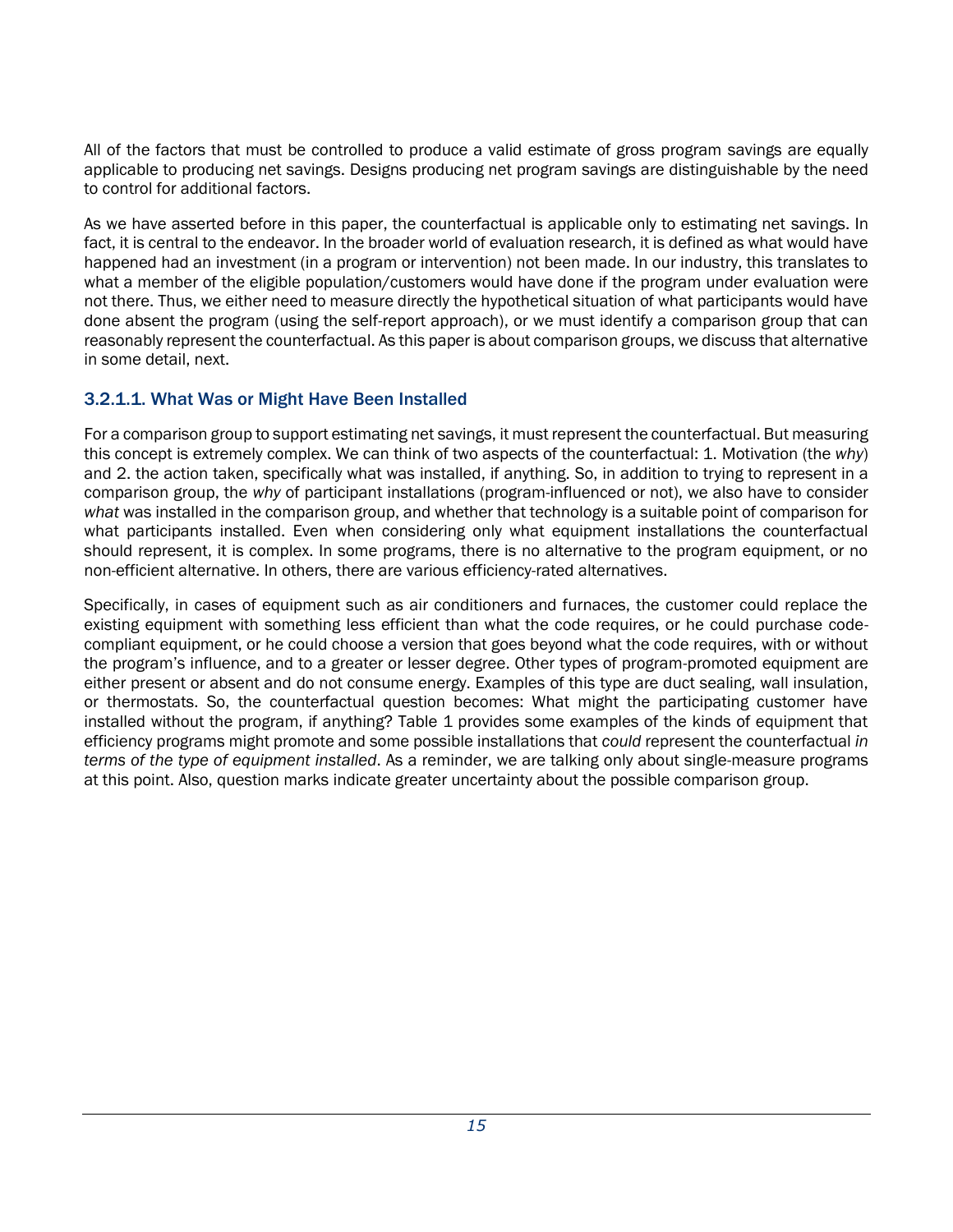| Participant-Installed<br>Program Measure | 2<br>Comparison-Group-Installed Measure                                                                      |  |  |  |  |  |  |
|------------------------------------------|--------------------------------------------------------------------------------------------------------------|--|--|--|--|--|--|
| SEER 17 Air Conditioner                  | Any Air Conditioner                                                                                          |  |  |  |  |  |  |
| SEER 19 Air Conditioner                  | Any Air Conditioner                                                                                          |  |  |  |  |  |  |
| Tankless Water Heater                    | Any Water Heater                                                                                             |  |  |  |  |  |  |
| Duct Sealing                             | Any house with a working HVAC system that uses ducts that were not<br>insulated during the evaluated period? |  |  |  |  |  |  |
| R <sub>30</sub> Wall Insulation          | Any Wall Insulation? No Wall Insulation?                                                                     |  |  |  |  |  |  |
| Envelope Sealing                         | Any house with a working HVAC system that has not been sealed?                                               |  |  |  |  |  |  |

Table 1. New Equipment Installed During Program Evaluated Year

If we could assume that any customer who took an action in the second column of Table 1 represents what participants would have done in the absence of the program that promotes the measures in column 1, we could find a comparison group that represents the installed-equipment aspect of the counterfactual, and thus be able to estimate program net effects, provided we had also controlled statistically for the first seven factors listed earlier. This would require finding customers for the comparison group who had installed these things or, something analogous to it (efficient or not), or had the opportunity to. Finding such customers can be expensive, but not impossible, as evaluators have done this many times. However, it isn't always entirely clear what the right actions would be to constitute a good comparison group customer. What is the right comparison group member for a program that promotes duct testing and sealing? Or envelope sealing? Perhaps it is the customer who has not done that work but would benefit from it? The answer isn't apparent, but it is essential to address this issue in designing a comparison group.

#### 3.2.1.2. Awareness, Motivation and the Size of the Eligible Population

Another central issue in finding an appropriate comparison group that will represent the counterfactual in estimating net savings can be described as the motivation and awareness of the customer making the equipment choice; in fact, this is key. The customer who is motivated to install a program-qualified measure regardless of incentive, if aware of the incentive, is highly unlikely to refuse it. (The most altruistic, committed environmentalist might do that so that the incentive could be used to motivate a less motivated installer.) Thus, environmentally-motivated customers would naturally be to some extent under-represented in a nonparticipant comparison group for such a program, unless the customer was unaware of the program. But an aware customer might also refuse the rebate because they perceive applying for the rebate to be a hassle. So, a comparison group pool of customers might not be completely devoid of environmental or convenience motivated customers.

The foregoing means that the only possible comparison group member for a program would be the customer who is unaware of the program or who is aware but, for whatever reasons, chose not to participate. Over time it might become more and more difficult to find such customers. If we do find them, we have to ask if those customers have the same rate of naturally choosing efficient alternatives that the participants have. Maybe the unaware customers all live in very rural areas. Would they have the same naturally-occurring rate of choosing efficient options? Do they have the same opportunity to purchase the efficient options? The answer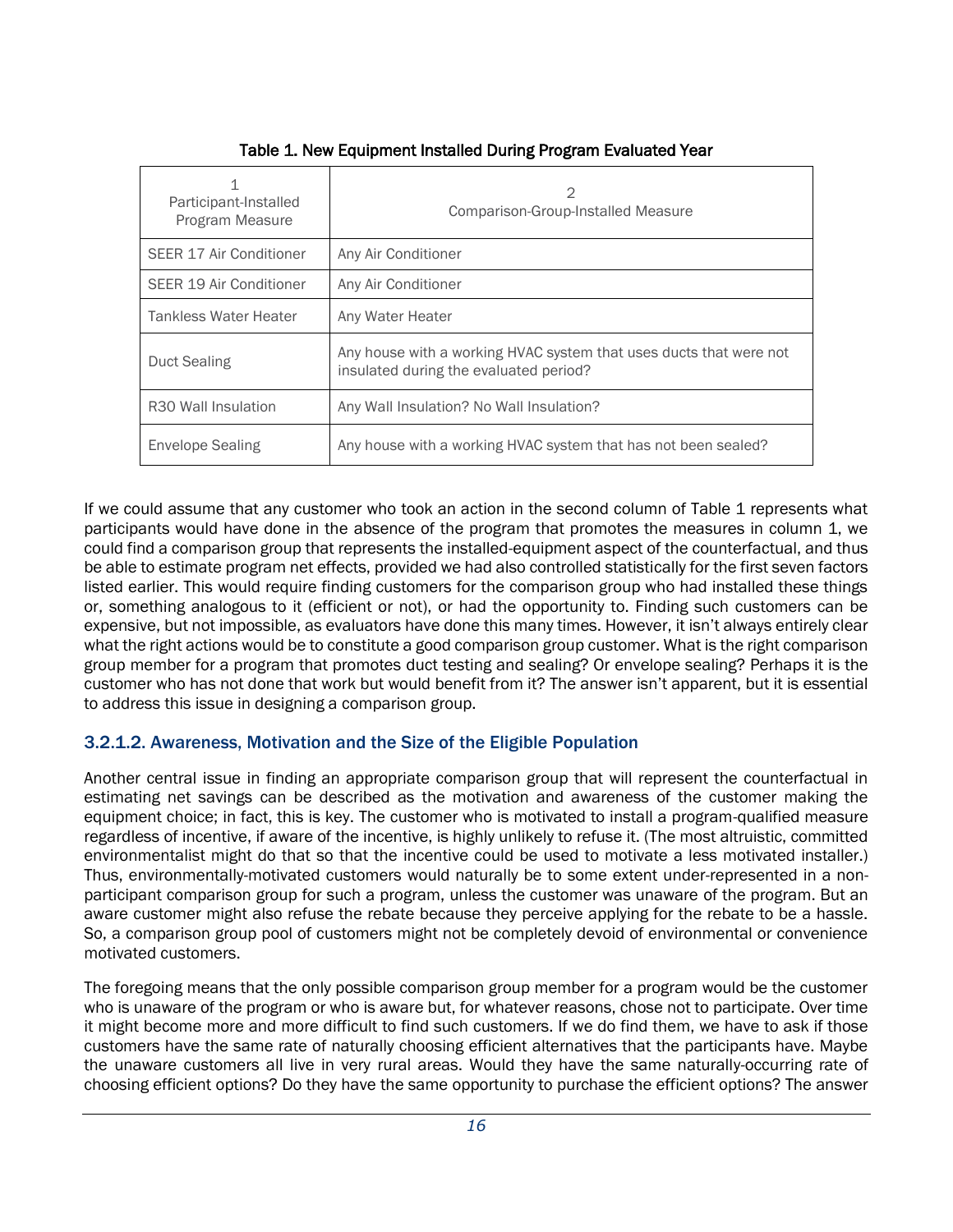to both is probably, No. A design that included customers that had a different set of opportunities and motivations to choose efficient equipment compared to the participant group would fail to comply with the principle of ITA. Thus, good comparison groups are unlikely to be available unless the program meets one or more of the following conditions:

- 1. it was relatively new,
- 2. it was driven by relatively few participating contractors,
- 3. it is only offered in a few areas,
- 4. the eligible population was large, and/or
- 5. the level of program awareness was low.

Some programs will meet one or more of these conditions and some will not. And if they do, the evaluator must address additional complexities. In any case, where there is a large pool of non-participants under these conditions, it becomes potentially feasible to find an appropriate comparison group by further matching and/or screening, *in terms of observable variables.* Of course, a core issue in estimating net effects is the set of largely unobservable factors involved in self-selection. If the program is a deep-savings oriented program such as a whole-building program, there are additional complexities that are discussed in Section [3.2.2,](#page-19-0) and in the context of Chapter 8, in Section [4.1.3.](#page-23-0)

## <span id="page-19-0"></span>3.2.2 The Counterfactual—Whole Building Programs

The issues in representing the counterfactual with a comparison group are compounded for whole-building programs. We find that discussions of comparison groups and counterfactuals are often carried out with the example of an air conditioner rebate program, and treated as if this represents all of the various program types. We find that there are issues unique to each program type, and that it is important to consider this specifically when deciding the right approach to estimating net program savings, including whole-building programs. In the whole building scenario, Table 1 still applies, but we have to think about the entire list of measures and how the group of measures installed under the program would be represented in the comparison group, if we wanted the comparison group to support estimating net effects. At first glance, it would seem that the comparison group measure categories (column 2, in Table 1) would have to be represented in the same proportion as their counterparts in column 1. But this is called into question when we consider customers who took some, but not all of the program-promoted measures. Is the customer who did some envelope sealing and some insulation a counterpart to the program participant who did those things plus several others all under the program? Is the customer who did the envelope sealing and some insulation a good counterfactual match for the participant who had done the same things before participating, and installed a new heat pump, and a tankless water heater, and did duct sealing all under the program?

While the issue of what mix of measures constitutes good candidates for eligible customers to be counterfactual representatives is particularly complex for whole-building program evaluators, there are some issues that make it easier for evaluating this type of program compared to single-measure programs:

1. The eligible population is likely large, this type of program is relatively new, and, because they tend to be contractor driven, there will be many customers who are not aware of the program. To participate in the program, one generally needs a contractor who is approved by the program, and there are a limited number of approved contractors.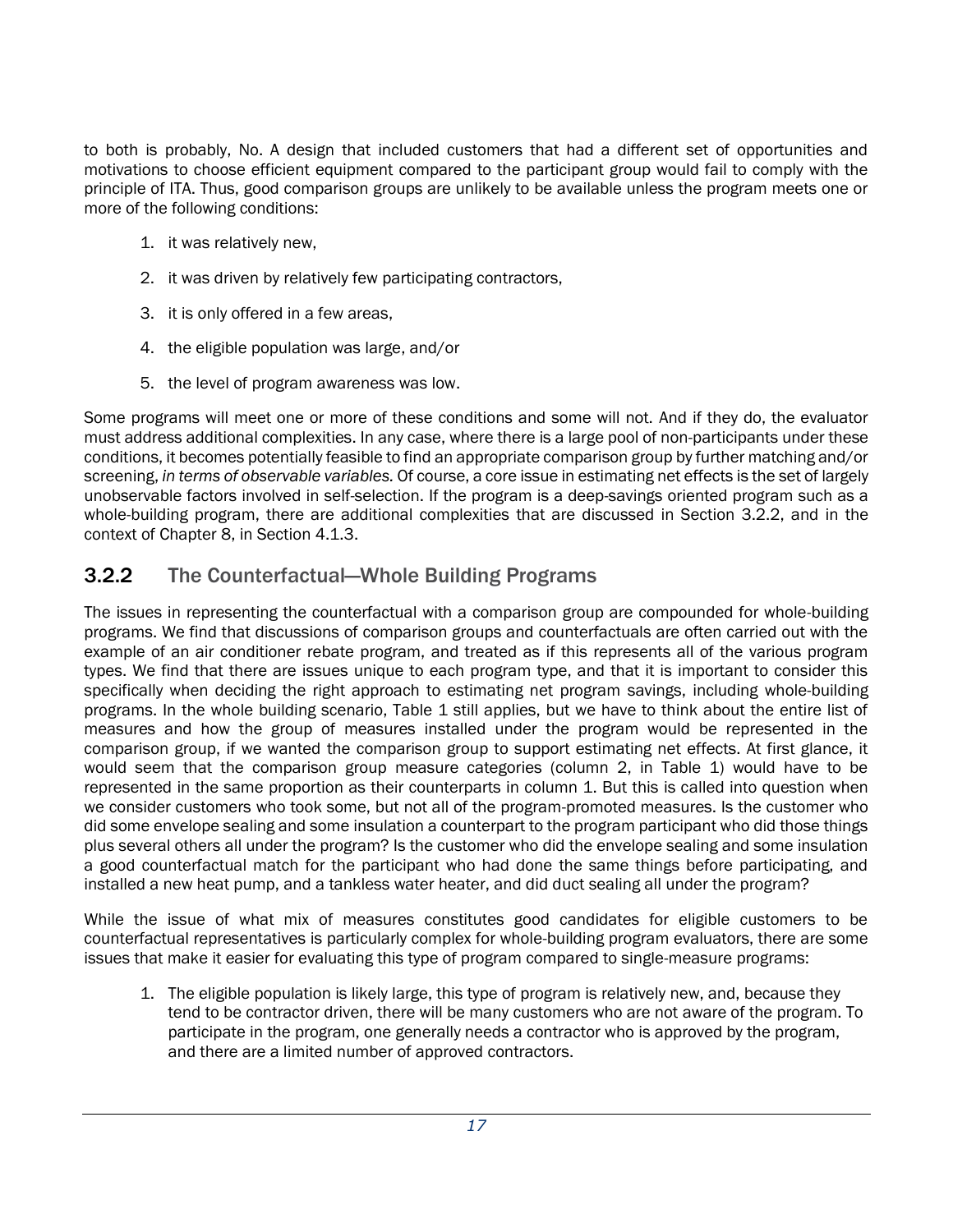- 2. Some, though not all, of the participants would be recruited into the program by a contractor who is using the program as a sales tool. Customers consulting with a non-participating contractor will not be exposed to the program and thus may be unaware of it. Because there are many contractors who are not associated with the program, there may be many customers interested in an energy-related (not necessarily energy-efficient) upgrade or renovation who are not aware of the program.
- 3. One could argue that any home upgrade or renovation is an opportunity to include energyefficiency measures in it. To the extent that customers decide to do that outside of the program, this would approximate the naturally-occurring rate of such measures in this context. To the extent that they decide not to, or never think of it at all, this would represent the other part of the counterfactual. Thus, any home upgrade or renovation could be a legitimate comparison group member for a whole-house program that would yield net savings as long as self-selection factors are accounted for.

These three situations make the task of finding appropriate counterfactual representatives considerably easier, in the sense of finding potential members, and the possibility should not be dismissed lightly. It also implies a more complex set of decisions about which potential members should be included and excluded. The large pool of unaware renovators does not automatically constitute a net-effects-supporting comparison group. More matching and/or screening, at least, would be required to produce such a group. This is not to say that a perfect comparison group can be found. It will always be imperfect, but that is true of any approach short of an experimental design. But we think it is important not to make the perfect the enemy of the good. All the decisions resulting from these complexities, and their rationales should be documented. The implications of these facts for Chapter 8 are discussed in Sectio[n 4.1.3.](#page-23-0)

#### 3.2.3 Potential Comparison Groups for Whole-Building Programs

We consider the multiple-measure, expensive upgrade approach of a whole-building program a critical factor in thinking about appropriate comparison groups, as discussed above. Any one or two measures installed outside of the program would not qualify a customer to be in a comparison group meant to represent the counterfactual for a whole-building program. To qualify a customer as a member of such a comparison group, he must have done a substantial building and equipment upgrade. Of course, he need not have installed program-approved efficiency levels because the frequency of customers doing that or not is what would provide the baseline for estimating net effects. One could make the argument that any substantial building and equipment (in combination) upgrade or renovation would qualify a customer to be a comparison group member. Contractors could make an excellent source of a whole-building program comparison group if they could be recruited.

Permits are another potential source of comparison groups, and these are reflected in public records. Standard building permits in many jurisdictions will be present only for those who increase the living areas of the homes, in the case of residential buildings. Others, like California, will require permits for a wide variety of measures as either Title 24 or title 20 (both are efficiency codes) is triggered. However, again, many DIY projects and those done by contractors that aren't vigilant about code compliance will be missed as well. Some discussion/consideration of whether these possible missing projects would unduly compromise a net savings comparison group is called for. There could be arguments for and against them. But projects of the size of most whole-building participants' will, in some jurisdictions, at least, trigger permits and inspections of some kind that could be accessed by evaluators.

The most inclusive approach to generating comparison groups for this type of program should also not be dismissed lightly, and could be quite feasible. Specifically, surveying the eligible population with screening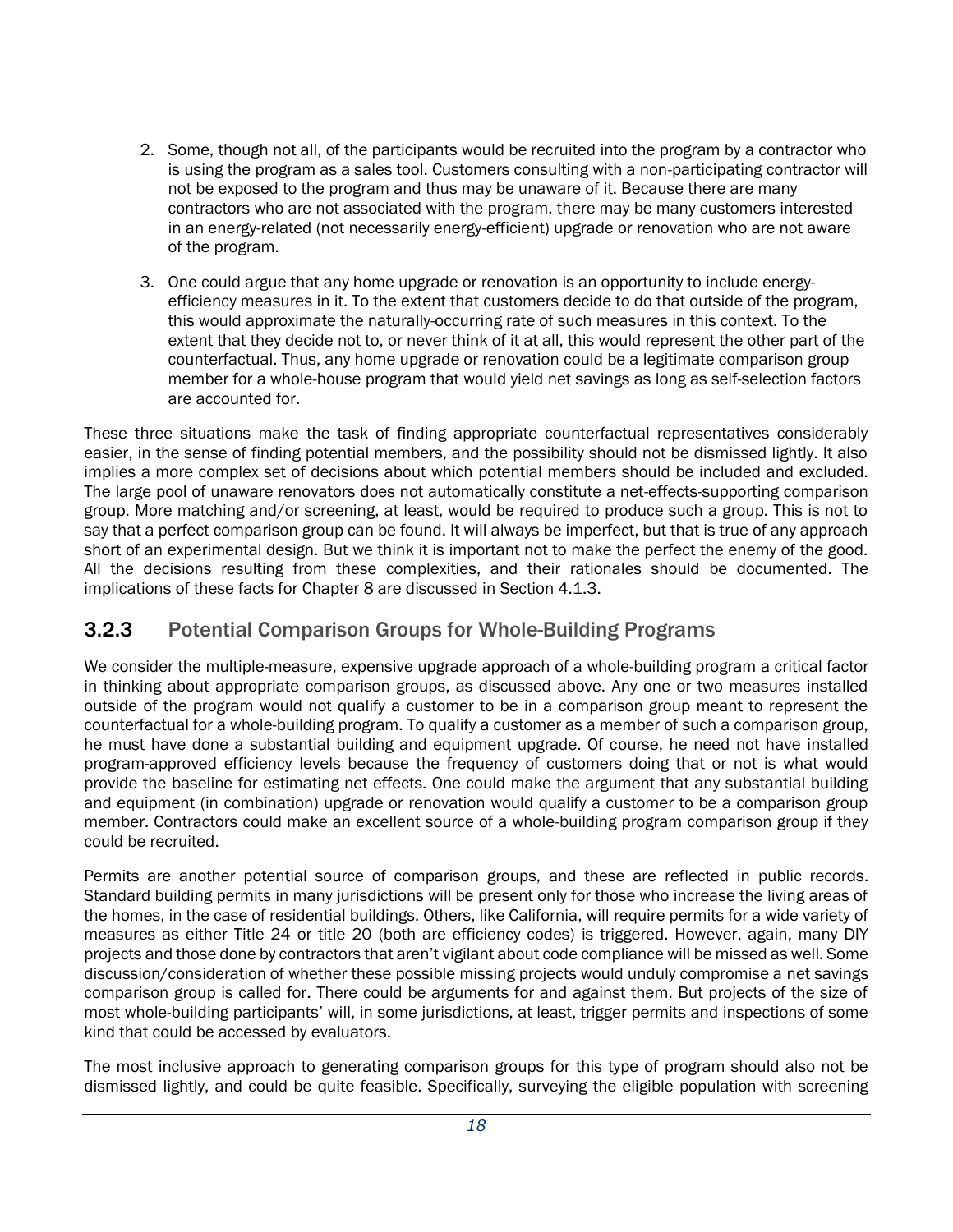interviews could also generate customers who had completed a whole-building renovation or upgrade, some of which would have included energy-efficient measures without benefit of a program. The incidence of qualified customers would be higher for whole-building programs than for single-measure programs, since a variety of measure combinations could qualify the customer for comparison group status. The complexity of this or any approach would be to determine which and how many combinations of measures would be considered comparable to what participants did. Evaluators would have to address these issues directly and make their decisions clear.

Future participants as members of whole-building comparison groups were discussed in the Gross Impact section. But there is reason to think that at least some measures are of comparable types to whole-building participants' measures, though probably not enough to constitute a full net-effects-oriented comparison group.

A final point on this topic: A comparison group generated through contractors, permits, or surveys, with the intent to find customers to represent the counterfactual for a whole-building program, need not complete upgrades of the very same size as the participant projects. Once it is established that a customer undertook what they would define as an upgrade or a renovation of their building/home, that customer could have chosen a larger, more expensive project that would result in more energy savings. Introduction to the program might well have influenced them to increase the project size and budget in order to take advantage of the program. Thus, such a customer could well be considered an appropriate comparison group member. We suggest that it is only important to establish that the customer intended to do a substantial upgrade or renovation.

There is a lot to consider in deciding whether a particular comparison group represents the counterfactual well, incompletely, or not at all for different measures and groups of measures. In fact, there is a lot to consider in just deciding what a suitable counterfactual would be for many of the individual measures, not to mention groups of measures. Of course, all of the issues addressed in earlier sections also come into play in deciding on a comparison group design, including how many customers who are unaware of the whole-house program can be found. In addition, what constitutes an "eligible" customer must be defined. As already mentioned, being a homeowner is essential, and very likely a certain minimum income level is also important. The customer income factor may be affected by the presence of efficiency-based financing programs. All of these factors must be considered in deciding on a design and on how close the design comes to producing net or gross program savings.

The foregoing discussion forms the background from which to consider some critiques of Chapter 8 of the Uniform Methods Project.

# <span id="page-21-0"></span>4. Some Critiques of Chapter 8

Our reading of Chapter 8 of the Uniform Methods Project is that it is unnecessarily limited in several ways, which we will describe in this section. We also have a few differences of opinion regarding decisions and statements made in the document. Finally, we find some sections of the chapter confusing. Based on these observations, and on our discussions in Sections 2 and 3, we make specific critiques and suggestions for a Chapter 8 that we propose be revised along these lines. We divide our critiques into three categories: Differences of Opinion, Omissions, and Lack of Clarity and Inconsistencies.

## <span id="page-21-1"></span>4.1 Differences of Opinion

#### <span id="page-21-2"></span>4.1.1 Recommending the Two-Stage Model for Consumption Analysis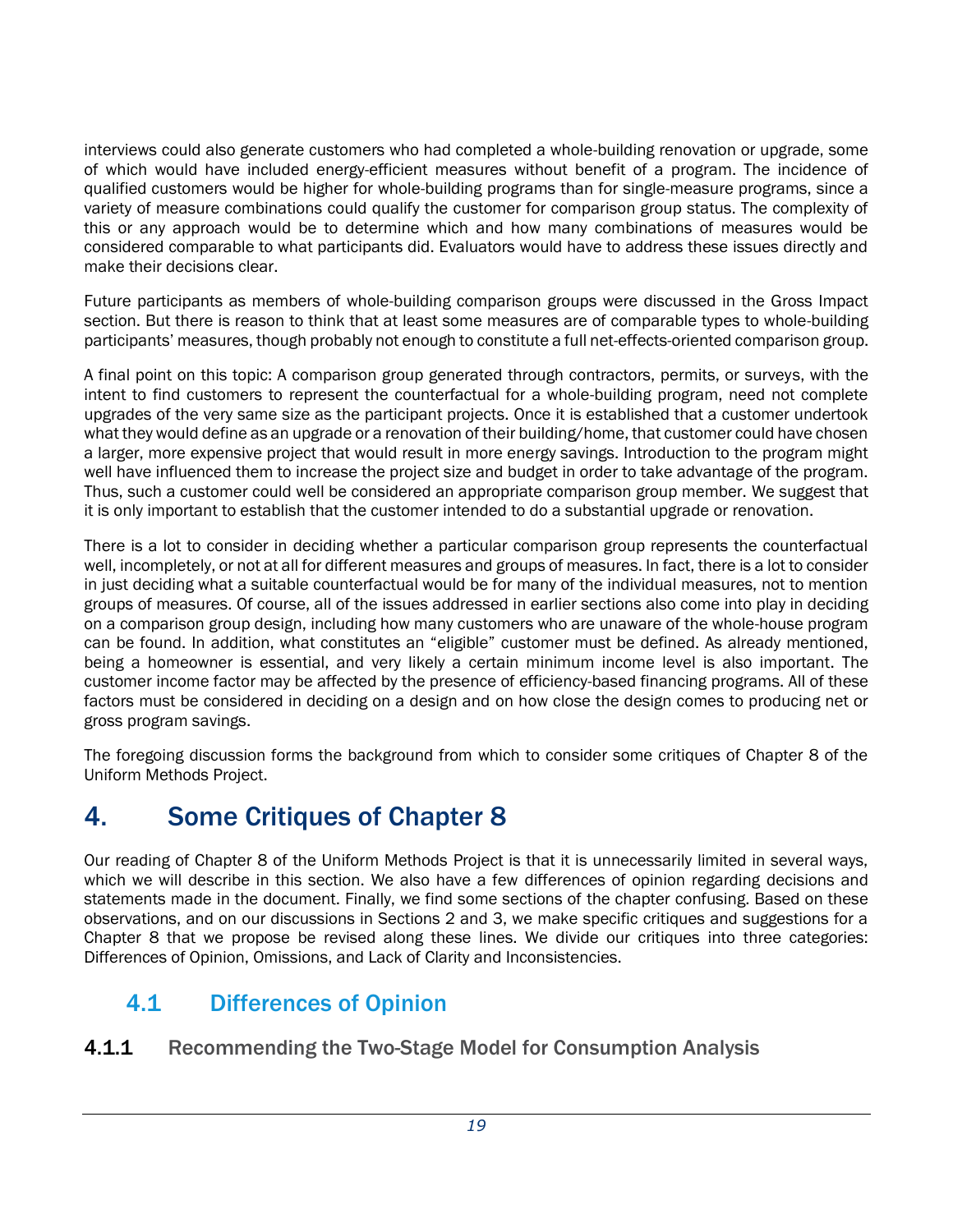The two-stage design for estimating gross savings essentially means running individual regression models for each participant and comparison group building to adjust usage by the weather values during the modeled period. In stage 1, *the weather-normalized annual consumption (NAC) is estimated separately for each building* based on a regression for 12 months of energy use in the pre-period and another regression for 12 months of energy use in the post period. For participants, the difference between the building's weathernormalized pre- and post-program NAC represents the program-related change in consumption plus exogenous change. For non-participants, the weather-normalized pre-post difference represents only exogenous change. Stage 2 takes as its input the output of stage 1, savings for each building, and completes a cross-sectional analysis of the participant and comparison groups.

A central problem with this method is that in the first stage, for both the participant and comparison group buildings, the only variable included in the pre- model and the post- model is weather. There is no ability to control for other exogenous factors. To the extent that this is the case, the models are very likely misspecified (omitted variables), leading to a biased estimate of the change in energy use from the pre- to the post- period, i.e., the dependent variable in stage 2. If the models are biased for one or both groups, the resulting weathernormalized estimate of gross savings is biased. We think there are other methods that would deal more effectively with the problem of misspecification. In particular, multi-level modeling would work well here. We discuss that in Sub-section [4.2.2.2](#page-28-0) as part of the Omissions section.

#### 4.1.2 Making the Two-Stage Model the Default Approach

In Chapter 8, the two-stage approach is clearly the implicit preferred choice. However, given the serious problems, discussed in Section [4.1.1,](#page-21-2) why not recommend the approach in Row 3 of Table 1, a participantonly pooled-time-series cross-sectional model (described in Section 3.1.1) as the preferred or default approach? Except in rare situations where there is insufficient pre or post monthly/daily data or insufficient statistical power, we have never seen a situation in which the conditions repeated below from Chapter 8 cannot be met, at least any situation where a billing analysis is appropriate.

- *A balance of participant installation intervals across at least three billing intervals,* preferably more. Having a balanced participation across three intervals would ensure that two-thirds of the participants provide a steady-state comparison during each interval of change. In the extreme, with only a single start date (as with a program that starts mailing comparative usage reports to homes at the same time), the model fails to control for exogenous change across the change point. This explains the more stringent requirement for these programs of a randomly assigned experimental design.
- *A balance of data between pre- and post-installation periods with respect to the number of data points per household and the seasonal coverage.* Similar seasonal coverage in the preand post-installation is particularly important if measure savings are temperature sensitive. For gas heat modeling, the model should include at least one full winter in both the pre- and post-periods *and* some non-heating months. A full year of pre- and post-installation data removes concerns regarding imbalanced data. (p. 8-24)

We suggest that Chapter 8 say something about how rare such a situation is. In the end, the conditions that must be met to use the pre-post analysis of participants approach seem far fewer than those for the two-stage approach. The pre-post method also has the advantage of not including any part of net effects in the gross impact estimate, which can be a problem with the future-participants approach.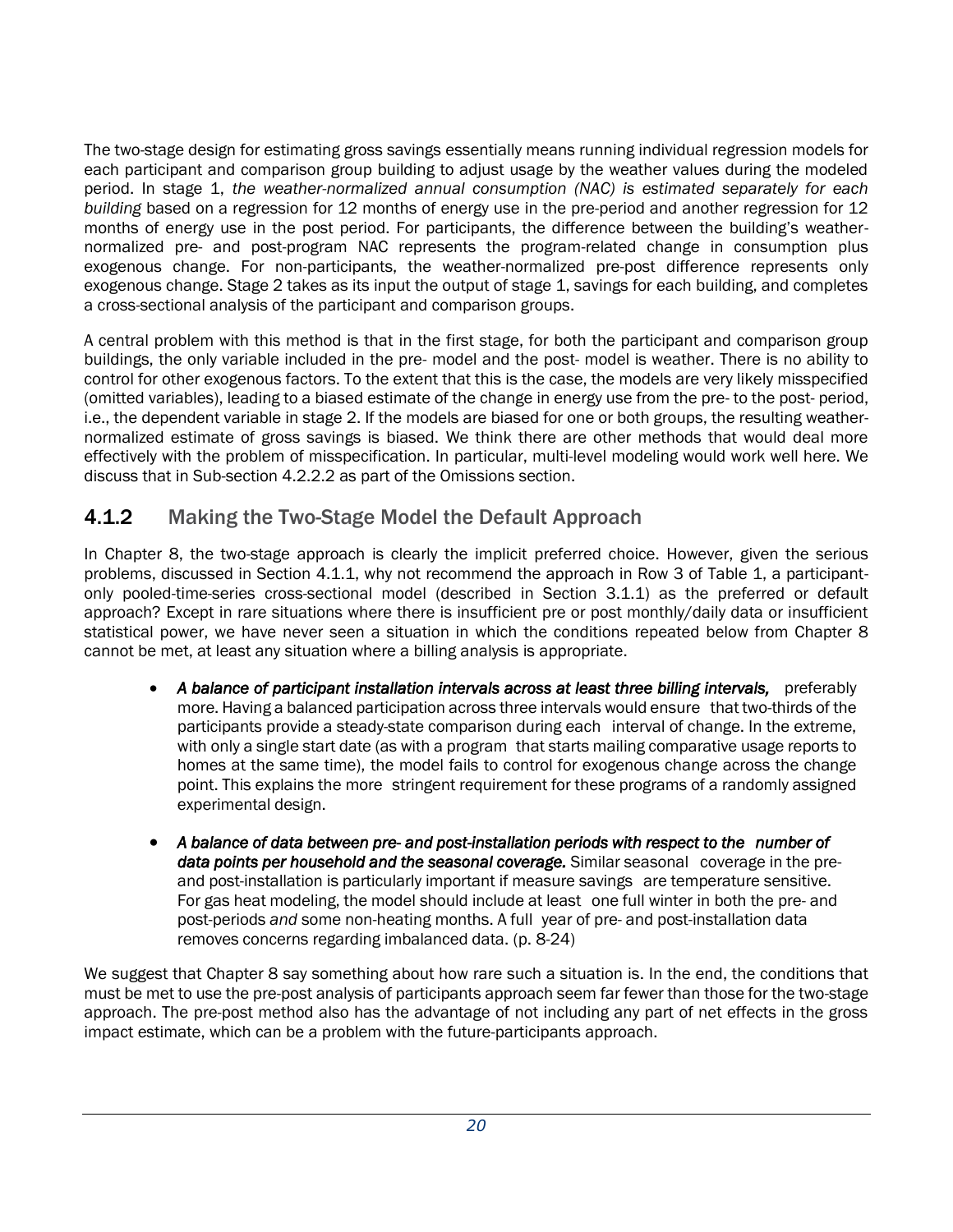There are additional designs and analysis methods that we believe would be preferable to the two-stage model approach, and they seem not to have been considered in Chapter 8. We describe these possibilities in Section [4.2,](#page-26-0) along with other issues that seem to us to have been omitted from consideration.

#### <span id="page-23-0"></span>**4.1.3** The Possibility of Finding Adequate Comparison Groups for Net Savings

As we noted in Section [3.2.2,](#page-19-0) good comparison groups for estimating net savings, based on "eligible populations" are unlikely to be available unless the program meets one or more of the following conditions:

- 1. it was relatively new,
- 2. it was driven by relatively few participating contractors,
- 3. it is only offered in a few areas,
- 4. the eligible population was large, or
- 5. the level of program awareness was low.

Chapter 8 assumes that these conditions can never be met, a position that we examine next.

After discussing the RCT design in Row 1, Chapter 8 notes that:

Where a program is not designed as an RCT, a comparison group is developed after the fact in a quasiexperimental design framework. For that design framework, the term "comparison group" denotes groups that are not randomly assigned, but still function as experimental control groups (p.8-6).

The chapter goes on to say:

Customers and contractors inclined toward EE have little reason not to take advantage of the rebates. This is likely to lead to an over-representation of natural adopters in the participant population, as compared to the general incidence in the population. This, then, affects in multiple ways the level of savings and freeridership that will be measured by the consumption data analysis.

- **First, any comparison group developed after the fact from those who chose not to participate will tend** to have a lower percentage of energy-efficient furnace installers (in this example) than would a true control group. To the extent that this is the case, the comparison group will not control for the full extent of natural energy-efficient furnace installations had the program not been in place.
- Second, the treatment group includes a higher proportion of natural EE adopters than the general population, due to self-selection into the program. These households increase the freeridership rate beyond the natural level of natural adopters in the eligible population.
- Finally, the more general concerns regarding self-selection are still present. Because of their natural inclination to adopt EE, the participants are likely to exhibit different energy-consumption characteristics than the general population.

These are the key factors that make it difficult to define fully the measured differences in consumption for the participant and comparison groups. As a result, when comparison group change is netted out of the participant change, the netting will control for some but not all of the naturally occurring measure implementation leaving an unknown amount of free ridership in the final savings estimate. The resulting estimate is thus a mix of net and gross savings. (p. 8-7, 8)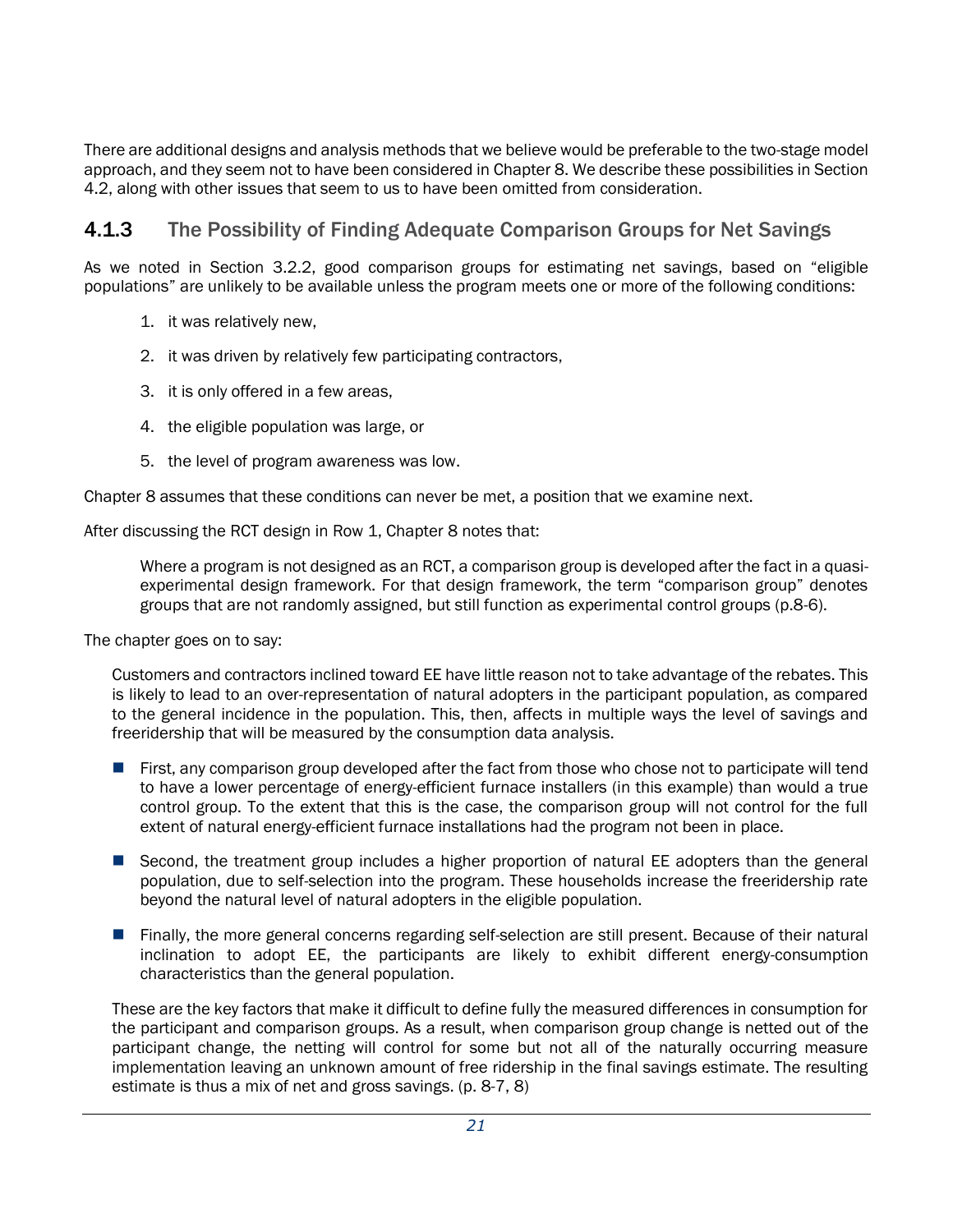These claims rest on at least five assumptions: 1) the program is mature, 2) if the program is contractor-driven, most or nearly all contractors are participating, 3) the number of households/buildings that are in the market for the measure(s) being incented by the program is relatively small, 4) the effort to make every eligible household aware of the program is highly effective, and 5) that all or nearly all of the aware households would upgrade the home/building through the program, and not on their own.

When thinking about comparison group issues in terms of air conditioner replacements, the case is often made that virtually everyone who purchases this appliance learns about relevant rebate programs and is offered (and takes) the rebate, including those who would have installed efficient equipment regardless. Thus, any comparison group would consist of customers who were quite out of touch, or who were extremely altruistic because they refused the rebate, in addition to customers who chose equipment that just met code. This would not be an appropriate comparison group for either net or gross savings. In contrast, whole-building programs are newer and are largely contractor driven and contractors who do upgrades or renovations that are energy related are in the majority, but those who participate in whole-building programs are a small minority. One implication of this is that it is entirely feasible for a customer to do an energy-related upgrade without any knowledge of the program. There will also be a subgroup who learn about the program but decide not to participate for a variety of reasons, including that the contractor sold against the program so that both could avoid the hassle. Customers might also be out of touch simply because the program is new and/or offered only in certain regions due to budget constraints.

For a single-measure program like an air conditioner replacement program, the eligible population is the population of customers who have purchased a new air conditioner. If the evaluator were able to overcome the problem of finding customers who had not been exposed to the program, that part of the eligible population appropriate to a net effects comparison group would be those who purchased and installed some air conditioner, whether efficient or not. Similarly, the eligible population for a whole building program would be those who have completed an upgrade, perhaps one with energy-related elements. This is a broader group than those who simply needed to replace one type of equipment. Specifically, while a home upgrade could be triggered by the failure of some piece of equipment like an air conditioner, it need not be, and other add-ons and replacements can be included as part of the upgrade process whether there is existing working equipment or not. Thus, the pool of potential comparison group members is broader than for single-measure programs. It would be the customers who completed an upgrade during the program year. An income minimum might be considered as a qualification for comparison group membership. But we don't think the evaluator should be ready to assume that there is no potential comparison group available for assessing the program savings of a whole house or whole building program on the same basis that it is assumed for single-measure programs. Such customers could be found by traditional survey screening or by other sources such as building permits, or, with greater difficulty, from contractors. Wherever they might be found, we believe that Chapter 8 should require that evaluators be specific about who the eligible population is, and the chapter itself might be more explicit about defining it for the whole building type of program.

As discussed earlier in the paper, these features add complexity to the thinking about methods of estimating program savings, but they also make generating contemporaneous comparison groups more feasible. Anyone who has completed a home renovation project that impacted energy use or that could have impacted it, could be considered a potential member of a comparison group for a whole-house program. Almost any home upgrade or renovation could be turned into an energy-related upgrade and therefore an energy-efficient upgrade. Renovators who choose a contractor that doesn't participate in the local whole building program will be much less likely to choose EE measures in their renovation, and that is a condition that could be argued to represent the counterfactual. For those customers, the whole-building program doesn't exist, so their choices about the renovation components may reflect the naturally-occurring rate of choosing energy-efficient versions.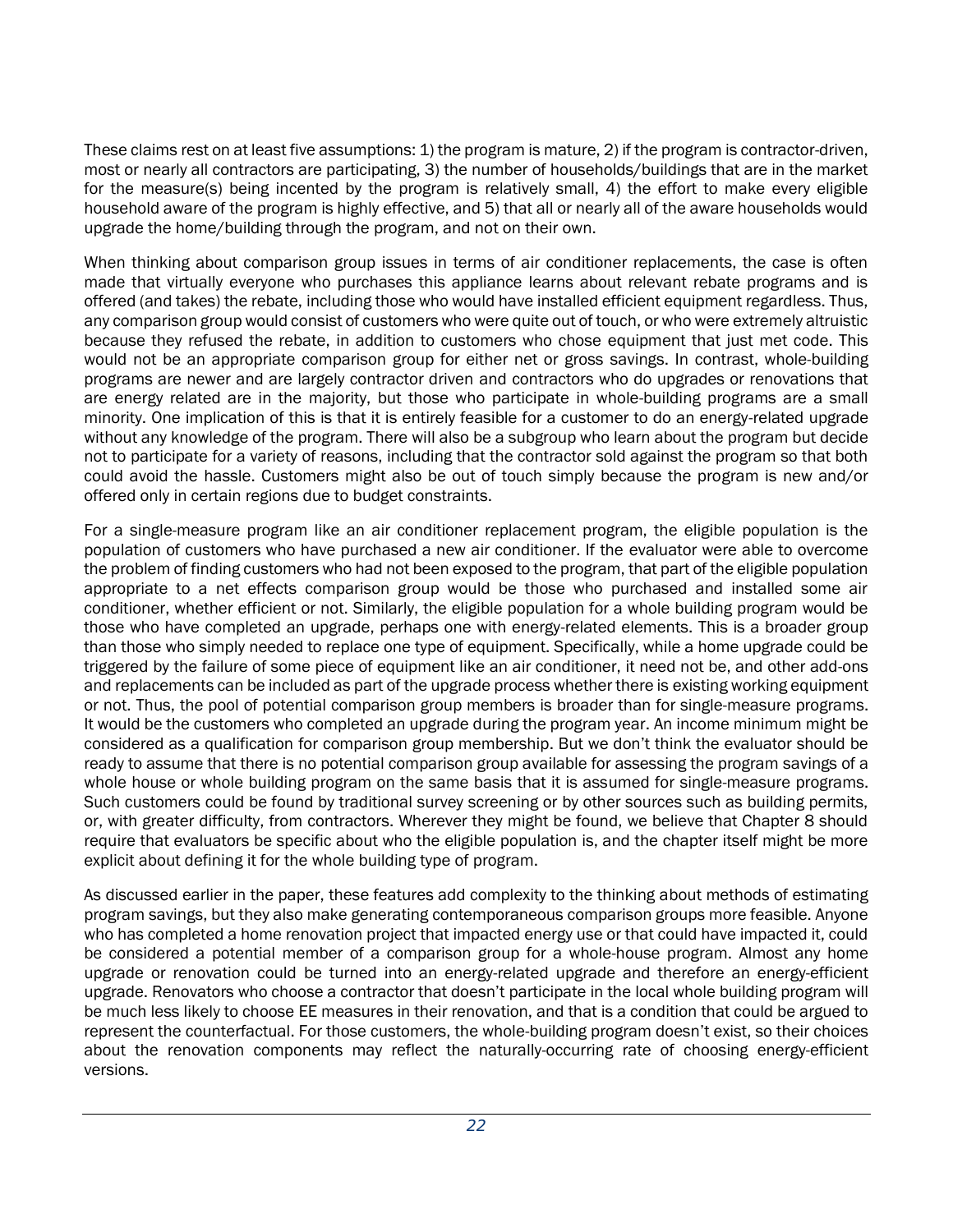Below, we focus on two of the more prominent whole-house programs to illustrate another way to think about the size of the eligible population.

Consider the evaluation of the 2010-2012 California Whole House Retrofit Program (known as EUC)<sup>10</sup> in which about 3,750 residential customers participated each year from 2011-2012. The 2011-2012 General Households Population Study in California<sup>11</sup>, conducted in January/February, 2012, found that over 23% of the 7.5 million owner-occupied homes in California had actually completed a comprehensive home upgrade<sup>12</sup> since January 1, 2010, covering a two-year period or about 862,500 annually. Of these, only about 20% were aware of EUC. Thus, approximately 855,000 (862,500 - 7,500) residential customers performed a comprehensive upgrade of their homes each year outside of the Program and of these only about 171,000 were aware of EUC, leaving a large number who would eligible for comparison group membership. For this Program, the size of the eligible market is large and the level of awareness of the EUC is small making it highly likely that a suitable comparison group could be formed that could avoid the problems identified in Chapter 8.

Or, consider the California Energy Savings Assistance (ESA) Program. The number of low income households in California that qualify for ESA and the California Alternate Rates for Energy (CARE) Program<sup>13</sup> has been estimated to be about 4.1 million households (32% of all California households). Fifty-nine percent of 2012 eligible California IOU households have been treated by ESA during the period of 2002-2012, leaving 41 percent or 1.7 million untreated California IOU households (Evergreen Economics, p. iv, 2013). Evergreen (2013) also asked telephone survey respondents who were on the CARE Program whether they are aware of ESA after providing them with a general description of the program. Since the program had recently changed its name from the Low Income Energy Efficiency (LIEE) Program to the Energy Savings Assistance Program, the surveyors did not ask an unprompted question about awareness of "Energy Savings Assistance Program". While awareness was reasonably high with two-thirds of respondents reporting that they were aware of ESA, unprompted awareness is always lower. Again, while penetration is higher today than in 2012, it seems that the pool of nonparticipating eligible homes is sufficiently large that a reasonable comparison group could be formed thus avoiding the problems identified in Chapter 8.

In the end, little evidence is presented to support the claims that the differences between participants and a matched group of eligible nonparticipants remains large and that the available statistical methods to control for these observed and unobserved differences are largely ineffective. If these claims turn out to be true, the arguments by many (including The E2e Project and the CPUC's Office of Ratepayer Advocates) for a greater reliance on comparison group designs for estimating net savings would be made moot. Note that the whitepaper being written in parallel with this whitepaper should shed some light on recent methods to control for self-selection. On the other hand, if these claims turn out to be at least partly false, Chapter 8 should suggest that readers determine whether, for these types of programs, these two claims are true and, if not,

l

<sup>10</sup> Available a[t www.calmac.org,](http://www.calmac.org/) Study ID CPU0093.01

<sup>11</sup> Available a[t www.calmac.org,](http://www.calmac.org/) Study ID SCE0321.01

<sup>&</sup>lt;sup>12</sup> A comprehensive energy upgrade includes the following: sealing areas around windows and doors, insulating walls and attic, replacing windows, roofs, and ducts, and if replacing appliances, installing high-efficiency appliances, including air conditioners, heat pumps, water heaters, and furnaces. In other words, it includes a whole package of upgrades of this kind.

<sup>13</sup> CARE, the California Alternate Rates for Energy program, provides a monthly discount on energy bills for income-qualified households and housing facilities. Qualifications are based on the number of persons living in the home and the total annual household income. FERA, the Family Electric Rate Assistance program, provides a monthly discount on electric bills for income-qualified households of three or more persons.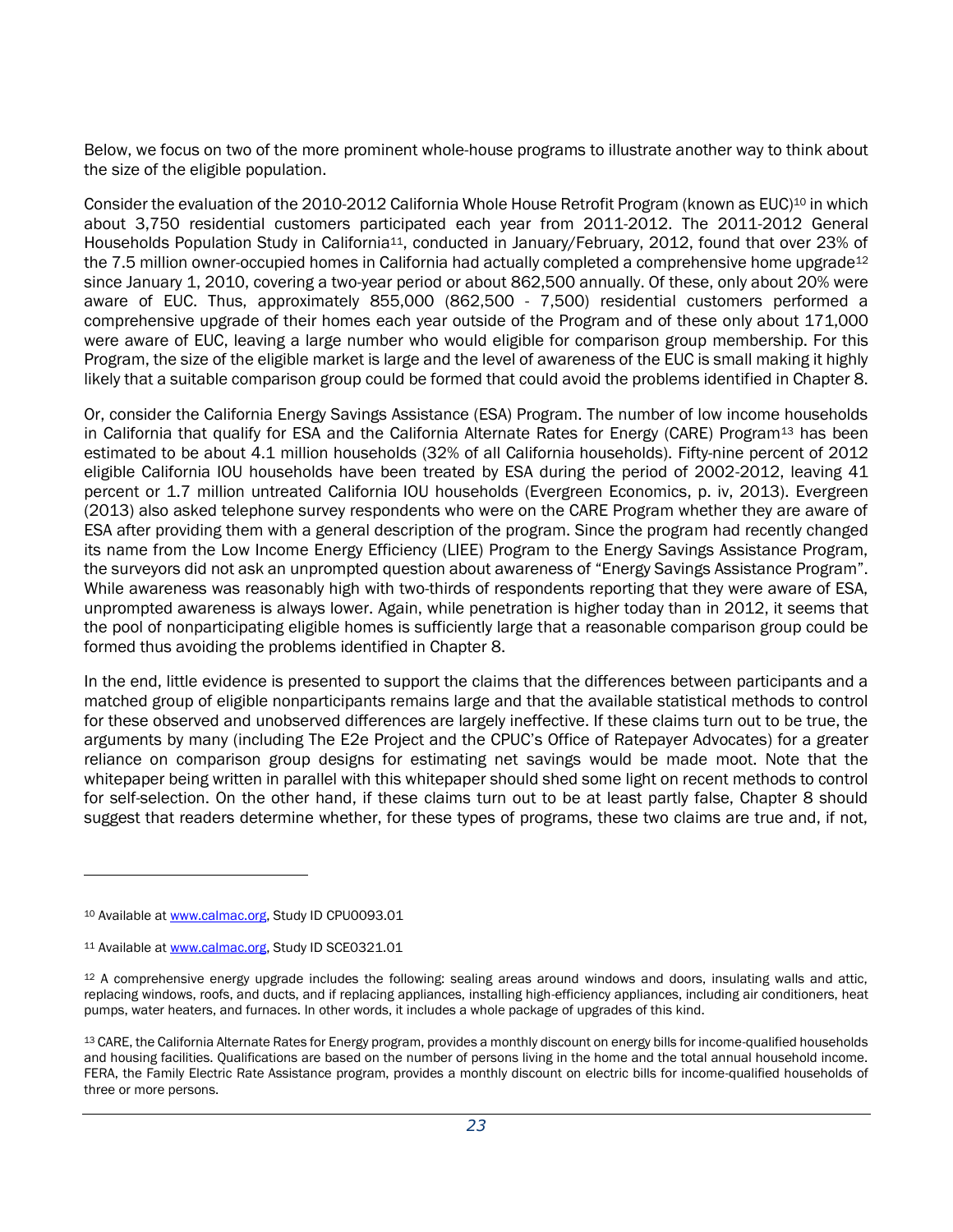refer readers to Chapter 17 of the UMP (*Estimating the Net Savings: Common Practices*) and the companion white paper where best practices in the use of such designs are discussed.

These factors together suggest that it is much more feasible to find an appropriate comparison group for this type of program than for some other program types, or than is assumed in Chapter 8. We recommend that these differences be analyzed and highlighted in a revised Chapter 8.

## <span id="page-26-0"></span>4.2 Omissions

#### 4.2.1 Incomplete Consideration of the Unique Features of Whole-Building Programs

Whole-house or whole-building programs, designed for producing deep savings, have a number of features that distinguish this class of programs from traditional single-measure rebate programs. We frequently use air conditioner rebate programs as a concrete example to help us think through comparison group issues. This example has the advantage of being simple and common; it allows consideration of efficiency levels and naturally-occurring rates of adopting program-qualified measures, as well as adopting measures that just meet code requirements. What it does not do is help us think about the unique features of whole-building programs and their implications for estimating gross or net savings. Similarly, the current version of Chapter 8 gives very little attention to these unique features and their implications. Below, we describe the two major issues that we suggest be more fully considered in a revised Chapter 8.

*4.2.1.1. Size of Investment*. To qualify for a whole-house program, customers must make multiple upgrades to their home or building that will improve its energy efficiency. This is an expensive proposition. The high expense of participating in this kind of program is particularly an issue for future-participant designs. A customer who participates in such a program is unlikely to have done very much in a prior year to install measures because if they had, they probably could not do enough in the following year to qualify for a wholebuilding program. This fact has a tendency to limit estimation of savings to gross savings since little or nothing would have been done by the Cycle 2 participants during the evaluated program year, for which they are serving as members of a comparison group. On the other hand, as we noted in Section 3.1.1.3, this is not entirely true. Some relatively inexpensive or DIY things, or even one expensive item could have been done by the future participants during the evaluation period (i.e., prior to their participation in Cycle 2) which could move savings estimates toward net. At a minimum, we recommend that this issue be addressed explicitly both in the chapter and as a requirement of evaluators of this kind of program.

*4.2.1.2. Multiple Measures*. As discussed [3.2.2,](#page-19-0) the fact that whole-building programs will involve multiple measures, some of which are efficiency rated, and others being add-ons that are generally done or not done, raises the issue of what would constitute a good comparison group for either gross or net impact estimates. The issue is complex. There are many possible combinations of measures that are installed in this type of program, so careful consideration of what measures should be included in a comparison group is needed. We recommend that this issue be addressed in Chapter 8 and that some requirement for addressing the issue be stated for evaluators.

## 4.2.2 Omission of Some Possibly Legitimate Designs for Gross and Net Savings

#### 4.2.2.1. Pre-Post Participant-Nonparticipant Pooled Cross-Sectional Time-Series Design

The pre-post participant-nonparticipant pooled cross-sectional time-series design has been used in the past to estimate the net savings for residential programs and should be at least considered as one possible quasi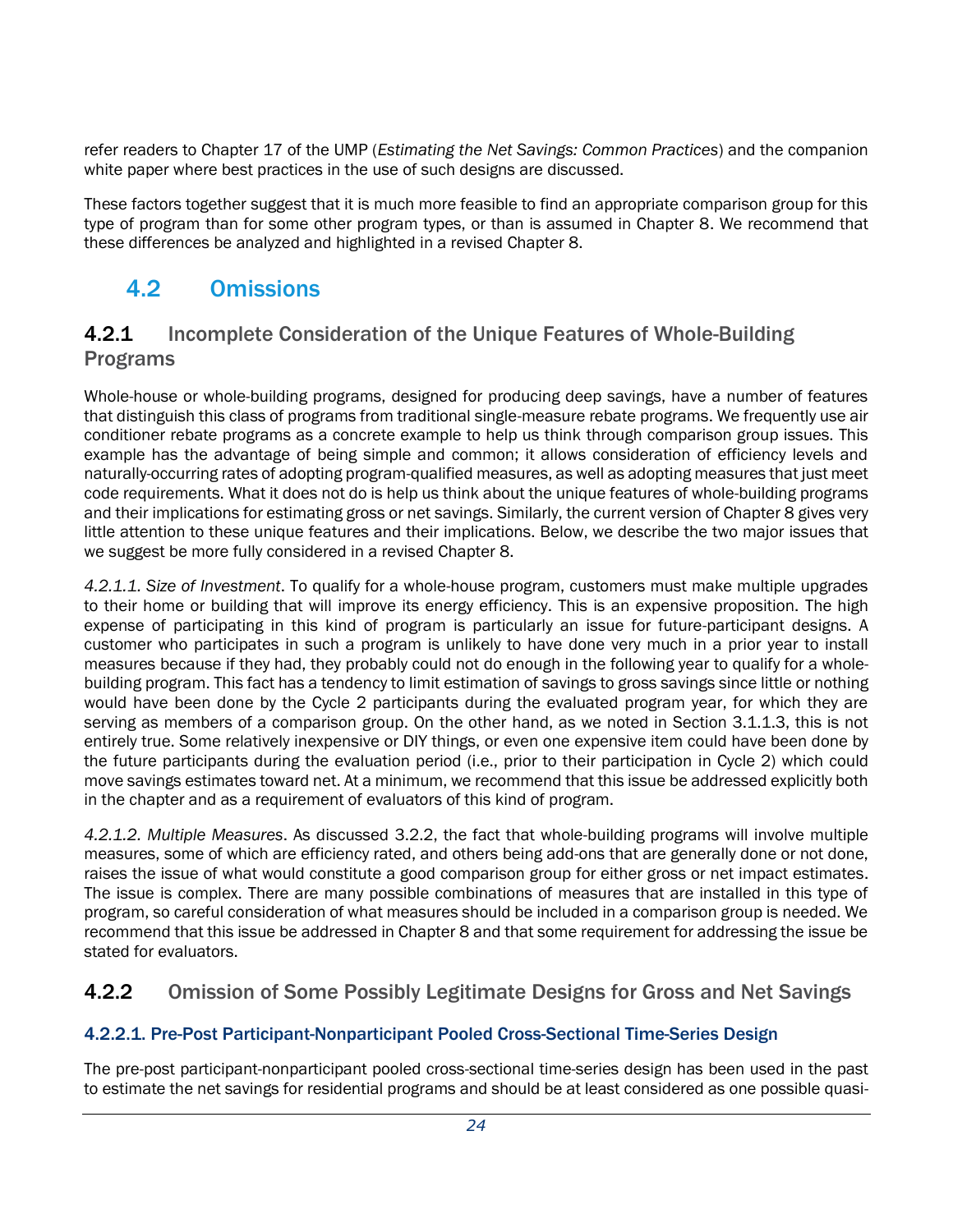experimental approach. It is often referred to as the non-equivalent comparison group design and involves participants who have self-selected into the program and a group of nonparticipants. Equation 7 illustrates one possible specification of this model.

 $ADC_{it} = \alpha_i + \delta_t + \beta_1 Post_t + \beta_2 Part + \beta_3 Post * Part + \beta_4 HDD_{it} + \beta_5 CDD_{it} + \sum \beta_k X_i + \varepsilon_{it}$  (7)

Where:

 $ADC_{it}$  = Average daily consumption (kWh or therms) for household i at time t

 $\alpha_i$ = Household-specific intercept

 $\delta_t = 0/1$  Indicator for each time interval t, time series component that tracks systematic change over time

 $\beta_1$ = Coefficient for the change in consumption between pre and post periods

 $\beta_2$ = Coefficient for participation (1=participant in Cycle 1 and 0=nonparticipant in Cycle 1 (i.e., future participants in Cycle 2))

 $\beta_3$  = Coefficient for the interaction of Post and Part and represents the gross savings

 $\beta_4$ = Coefficient for HDD

 $\beta_5$ = Coefficient for CDD

Post = dummy variable for pre (Post=0) and post (Post=1) participation in P4P

 $HDD_{it}$  = Sum of heating degree-days (e.g., base 65 degrees Fahrenheit)

 $CDD_{it}$  = Sum of cooling degree-days (e.g., base 75 degrees Fahrenheit)

 $\beta_k = A$  vector of k coefficients that reflect the energy change associated with a one unit change in the k<sup>th</sup> explanatory variable

 $X_i = A$  vector of explanatory variables (i.e., covariates), such as changes in occupancy or square footage, for the ith factor

 $\varepsilon_{it}$  = Error

Of course, the major threat to internal validity is self-selection, an issue that has been a challenge for such designs. An update on the approaches for controlling for self-selection is described in the companion white paper by Train et al. (2017).

#### 4.2.2.1 Engineering Designs—Gross

There might be situations in which none of the first four designs in Table 1 of Chapter 8 are possible and so few variables are available for the eligible population that matching or controlling statistically for selection is impossible. That leaves us with the method described in Row 5 in which the comparison group is composed of the general eligible population for which there is little or no data on which to match the two groups or to control statistically for self-selection. Instead, when faced with such a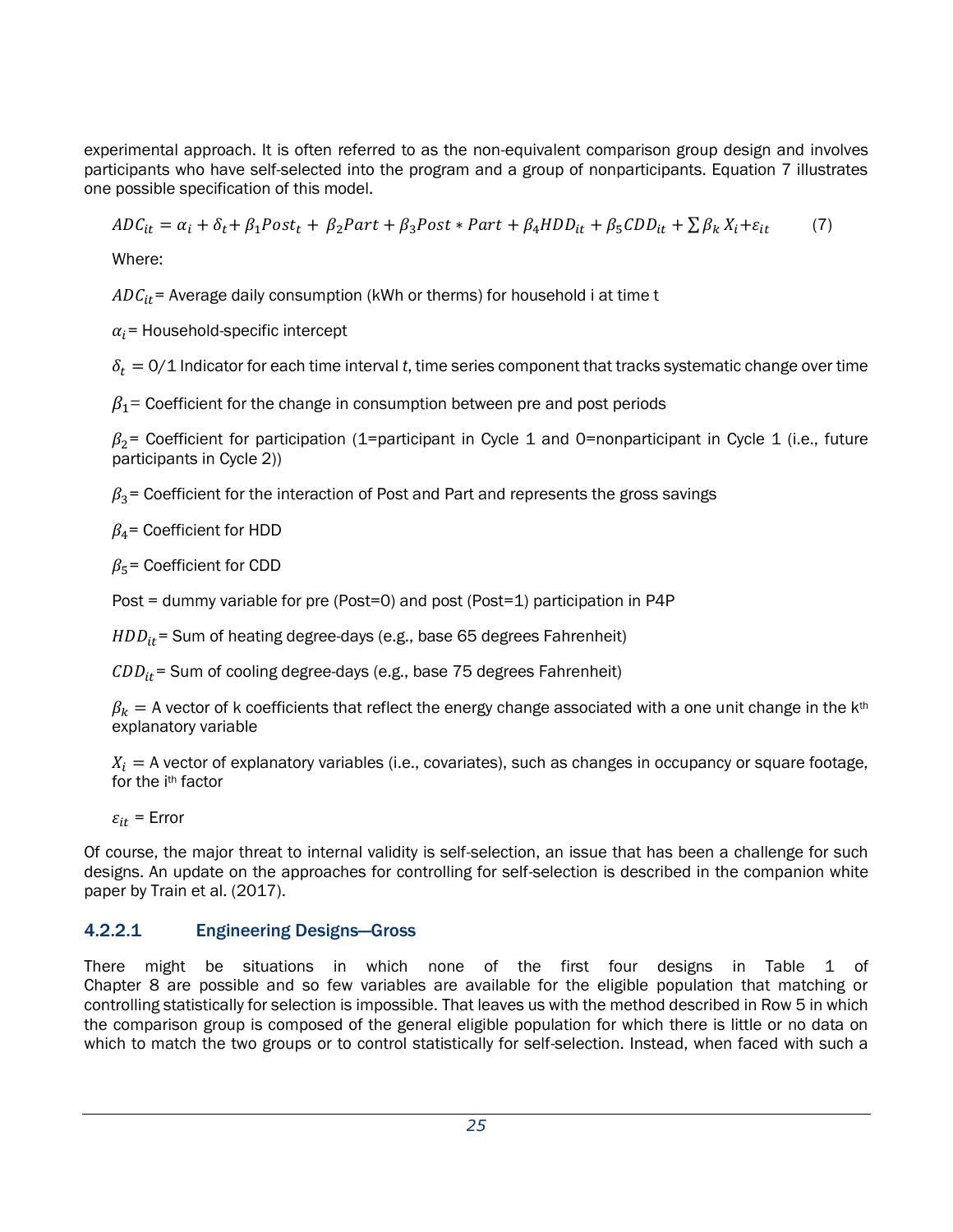situation, why not rely on Option D: Calibrated Simulation<sup>14</sup> as outlined in *International Performance Measurement and Verification Protocol* (IPMVP) as an option for estimating gross savings that could then be adjusted using a self-report net-to-gross ratio (NTGR)? Such an approach could at least control for some of the exogenous effects in the form of routine<sup>15</sup> and non-routine<sup>16</sup> adjustments and has the additional advantage of being relatively more transparent. Of course, one could conclude that both regression-based and engineering-based approaches contain too much error and rely on deemed savings for each installed measure.

#### <span id="page-28-0"></span>4.2.2.2 Multi-Level Modeling—Gross or Net

l

Another approach for estimating gross savings could be the multi-level modeling method, with or without a comparison group. This is a statistical technique that allows variables to be controlled at multiple levels of aggregation, starting with climate zone, weather, jurisdiction, neighborhood, individual building, and time period (e.g. pre- versus post-period). Economic conditions that change over time can be included in the model. It does require more skill than average regression modeling, so it may not be the first choice, or the default, but it should be seriously considered. Used without a comparison group, the outcome would be gross savings. With a comparison group, depending on its composition, the result could be gross or net. Either way, its advantages include the ability to generate savings by individual buildings while simultaneously controlling for variables at higher levels of aggregation, such as weather or economic variables. While we do not generally use this method for standard consumption analysis for estimating measure or program savings, as it is generally not necessary, but we do think it is statistically preferable to the two-stage model being treated preferentially in Chapter 8.

#### 4.2.3 Importance of Meeting and Demonstrating Compliance with Assumptions of Past and Future Participants as Comparison Groups

The stated benefits of using future (or past) participants as a comparison group, particularly the elimination of program selection/self-selection biases, are based the assumption that the program has remained stable over time with respect to the types of customers who are targeted or who choose to participate, which is a function of a number of factors including the design, marketing and implementation of the program. If the program and the environment in which it operates are not stable from one year to the next, the claim that selfselection is controlled through this design is weakened considerably.

Rather than assume that this is the case, each program should be examined to assess its stability. For example, one could interview the program staff to assess the extent to which the mix of technologies that were promoted and the customers who were targeted changed from Cycle 1 to Cycle 2. One could also compare the two groups with respect to annual *and* seasonal energy use and a variety of demographic variables. If there are some important differences, where does an evaluator draw the line? How large do the differences in the design and delivery of the program and the demographic characteristics of participants have to be before an evaluator explores other designs?

<sup>14</sup> Computer simulation that is calibrated to some actual performance data for the system or facility being modeled. One example of computer simulation is DOE-2 analysis for buildings.

<sup>15</sup> Routine Adjustments: Any energy-governing factors, expected to change routinely during the reporting period, such as weather or production volume.

<sup>16</sup> Non-Routine Adjustments – for those energy-governing factors which are not usually expected to change, such as: the facility size, the design and operation of installed equipment, the number of weekly production shifts, or the type of occupants.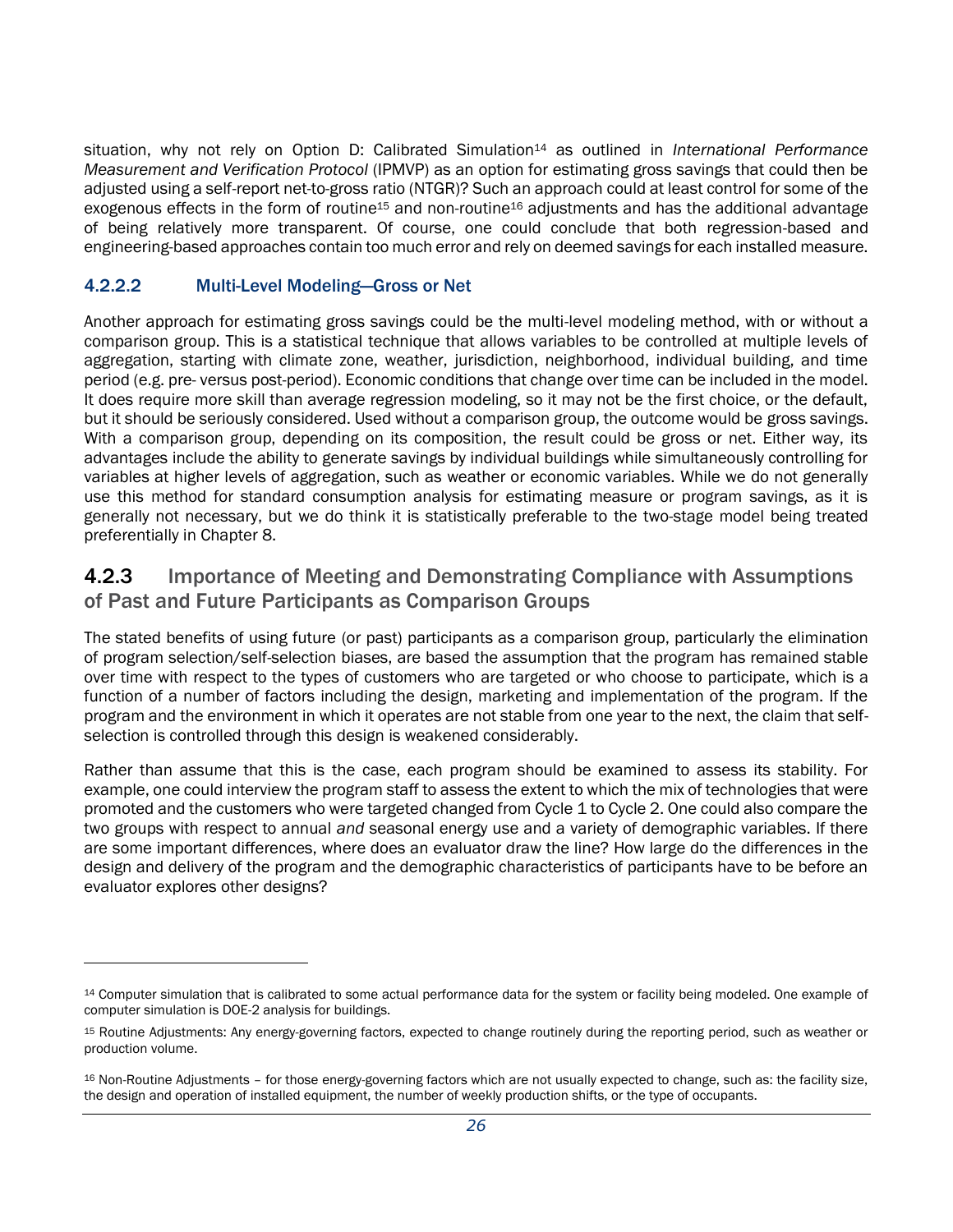Finally, one could interview a sample of both groups to determine the extent to which they adopted any of the program-promoted measures and practices before participating. Again, at what point does an evaluator become concerned that the estimated savings are contaminated by pre-participation installations by the Cycle 2 participants such that the gross savings are migrating toward net?

It is relatively straightforward to establish the extent to which future participants adopted any of the programpromoted measures and practices before participating in single-measure programs, but is more difficult in multiple-measure programs such as whole-building programs. This is explored in more detail in Section [3.2](#page-16-0) (net savings), but it is important to address this issue in estimating gross savings as well. The primary determinants of whether program-qualified measures will or will not have been done in that period are: 1. Whether the measure is energy-rated or an add-on, 2. How expensive or difficult to install it is (the more expense or needful of outside help it is, the more likely it would have triggered program participation earlier than it did occur, or was expensive enough that during the following year there would be insufficient costly work to be done under a whole-building program), and 3. Whether its function is essential such that it would have to be installed or replaced if prior versions have failed or functioned poorly (e.g., central air conditioners failing in summer).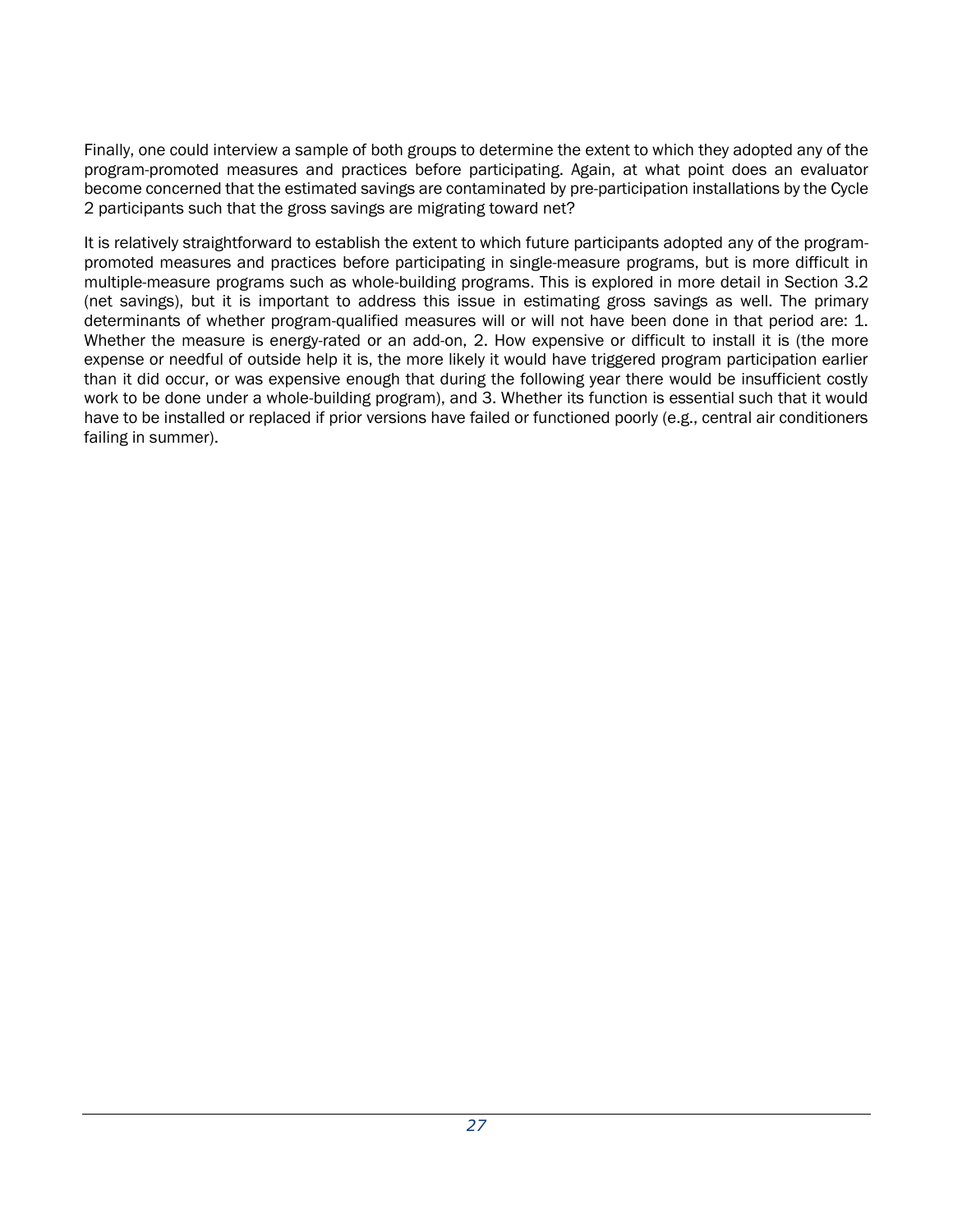<span id="page-30-0"></span>[Table 2](#page-30-0) explores how likely it is that any given measure might have been installed by future participants in their pre-participation period, i.e. the evaluated period, based on these factors. To the extent that such measures were completed in what is now the pre-participation year of the future participants, the assumption that none of the program measures were installed during the comparison period is unjustified.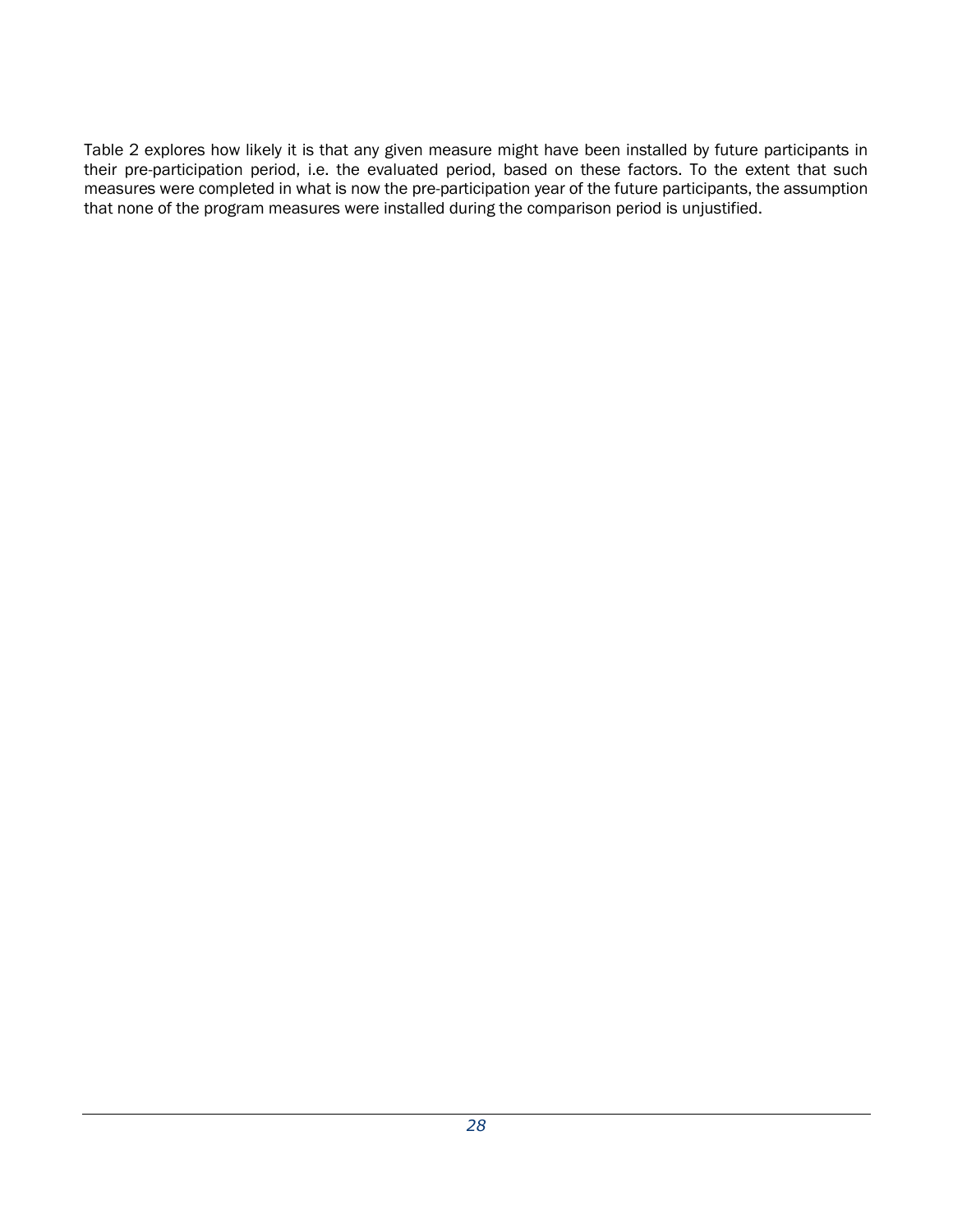#### Table 2. Analysis of Measures and Measure Categories as They May Be Represented in Future-Participant Comparison Groups

| Col 1<br><b>Measure Category</b>                                                       | Col <sub>2</sub><br>Measure                                  | Col 3<br>Will Measure in Col 2 Be Done by a<br>Future Participants CG in Their Pre-<br>Participation Period (aka Cycle 1)? |  |  |  |  |  |
|----------------------------------------------------------------------------------------|--------------------------------------------------------------|----------------------------------------------------------------------------------------------------------------------------|--|--|--|--|--|
| Measures done/not done, <sup>†</sup> inexpensive, possibly DIY-                        | Air Sealing                                                  | May be done                                                                                                                |  |  |  |  |  |
| function not essential                                                                 | Weatherization                                               | May be done                                                                                                                |  |  |  |  |  |
|                                                                                        | <b>Duct Sealing</b>                                          | Probably not done                                                                                                          |  |  |  |  |  |
|                                                                                        | Duct Replacement                                             | Probably not done                                                                                                          |  |  |  |  |  |
|                                                                                        | Attic Insulation                                             | Probably not done                                                                                                          |  |  |  |  |  |
|                                                                                        | <b>Wall Insulation</b>                                       | Probably not done                                                                                                          |  |  |  |  |  |
| Measures done/not done, and expensive, usually                                         | Floor Insulation                                             | Probably not done                                                                                                          |  |  |  |  |  |
| w/outside help-function not essential                                                  | Duct Insulation                                              | Probably not done                                                                                                          |  |  |  |  |  |
|                                                                                        | Windows                                                      | Probably not done                                                                                                          |  |  |  |  |  |
|                                                                                        | <b>Radiant Barriers</b>                                      | Probably not done                                                                                                          |  |  |  |  |  |
|                                                                                        | <b>On-Demand Gas</b><br><b>Water Heater</b>                  | Probably not done                                                                                                          |  |  |  |  |  |
|                                                                                        | Roof                                                         | Probably not done                                                                                                          |  |  |  |  |  |
| Measure done/not done, and expensive, usually with<br>outside help, function essential | On-Demand Gas<br>Water Heater (i.e.<br>heating is essential) | Probably not done                                                                                                          |  |  |  |  |  |
|                                                                                        | <b>Central Air Conditioner</b>                               | Probably not done                                                                                                          |  |  |  |  |  |
|                                                                                        | <b>Central Gas Furnace</b>                                   | May be done                                                                                                                |  |  |  |  |  |
|                                                                                        | <b>Wall Heater</b>                                           | May be done                                                                                                                |  |  |  |  |  |
| Measures come in degrees of efficiency, relatively<br>inexpensive, function essential  | Gas Storage Water<br>Heater                                  | May be done                                                                                                                |  |  |  |  |  |
|                                                                                        | Room air conditioner                                         | May be done                                                                                                                |  |  |  |  |  |
|                                                                                        | <b>Electric Storage Water</b><br>Heater                      | May be done                                                                                                                |  |  |  |  |  |

Ŧ Done/Not Done refers to measures that are either installed or not, i.e. they don't vary in degree of efficiency, or if they do, an upgrade to higher efficiency is unlikely if a lower level efficiency version is already installed.

## 4.2.4 Limited Application in the Real World of Energy Efficiency Programs

Chapter 8 begins with a description of the conditions under which its recommendations apply. Perhaps the most limiting one is that it is focused only on retrofits; i.e. early replacement of equipment. Does this mean that *none* of the many measures supported by any whole-building program can be replacements of burned out or low-functioning equipment? If so, this would be extremely limiting. In a program with many qualifying measures, any one or several of the building measures could have failed. In addition, some such programs in the country may not require that any of the equipment be retrofits in order to qualify for the program. We recommend that a revised chapter 8 be written, if possible, to include consideration of at least partial retrofits. Absent that, UMP should consider commissioning another chapter that explores acceptable methods for addressing the installation of retrofit measures in whole-building programs.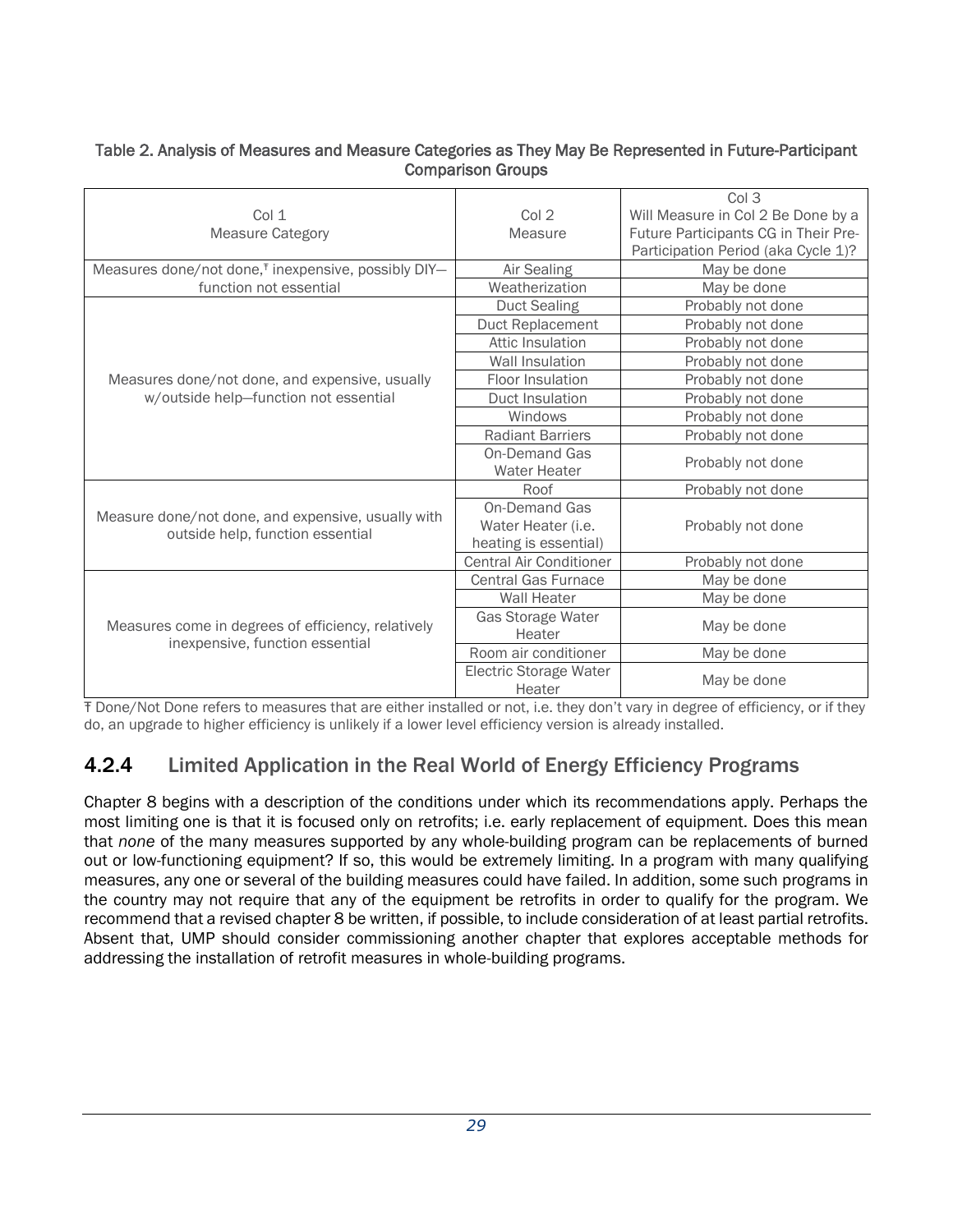# <span id="page-32-0"></span>4.3 Lack of Clarity and Inconsistencies

## 4.3.1 Gross vs Net in the Use of Future-Participant (Cohort) Designs

As mentioned earlier, the main advantage of this design is that selection biases, introduced by adding a comparison group, are reasonably well controlled assuming that *the composition of the current and future participants is similar and that the design and implementation of the intervention has not substantially changed over time.* It also assumes that the future participants were not exposed to the treatment in their preperiod. An example used by Campbell and Stanley (1963) is an officer and pilot training program, whereby participants in year one (cycle 1) are compared to participants in year two (cycle 2). The assumption is that training to be an officer is only available through the Army's training program. In other words, during the first program cycle, the future participants in the second program cycle (nor any soldier eligible to participate in the second program cycle) could not have been exposed to any training that would have prepared them to be an officer or pilot. Thus, a traditional design text would consider this design to produce the net effects of the officer and pilot training program rather than gross effects.

However, in a program such as California's Energy Upgrade California (EUC) Program, the future participants might not completely represent what the evaluated participants would have done absent the program. To estimate net savings, what would be needed is a comparison group that represents what the members of the *eligible nonparticipant population* would have done absent the program (the population like the cycle 1 participants). Future participants don't necessarily represent that; they do represent what Cycle 1 participants would have done absent the program, which is not necessarily the same thing. Consider these three scenarios:

Scenario 1. Cycle 2 participants did not engage in the behaviors promoted by the program during Cycle 1 but some members of the larger eligible nonparticipant population did engage in those behaviors during that period. In this scenario, the effects produced by analysis would be gross. That is, there are no natural adopters among the future participants and they represent exogenous changes only.

Example: a whole building program in which Cycle 2 participants did not engage in the behaviors promoted by the program during Cycle 1 and are, therefore, capturing only the effects of Factors 1 through 7 listed in Section [3.](#page-8-0)

Scenario 2. Cycle 2 participants did not engage in the behaviors promoted by the program during Cycle 1 and the members of the eligible nonparticipant population also did not engage in those behaviors during Cycle 1, i.e. Cycle 2 participants had the same rate of relevant installations as the larger eligible population, which is none. Here, the future participants represent not only Factors 1-7 but also 8 since they also represent what members of the broader eligible population would have done absent the program. Therefore, the modeled effects are net.

Example: a low-income program, in which future participants in Cycle 2 are unlikely to have installed any EE measures during Cycle 1 prior to participating in the program themselves. It is also very likely that members of the eligible nonparticipant population during Cycle 1 did not install any EE measures due to cost.

Scenario 3. Cycle 2 participants did, to some extent, install equipment promoted by the program during Cycle 1 but the members of the eligible nonparticipant population did so to a greater extent during Cycle 1. In this scenario, the estimated savings would be somewhere between net and gross. (i.e., there are more natural adopters among the eligible nonparticipant population than the among the Cycle 2 participants during Cycle 1).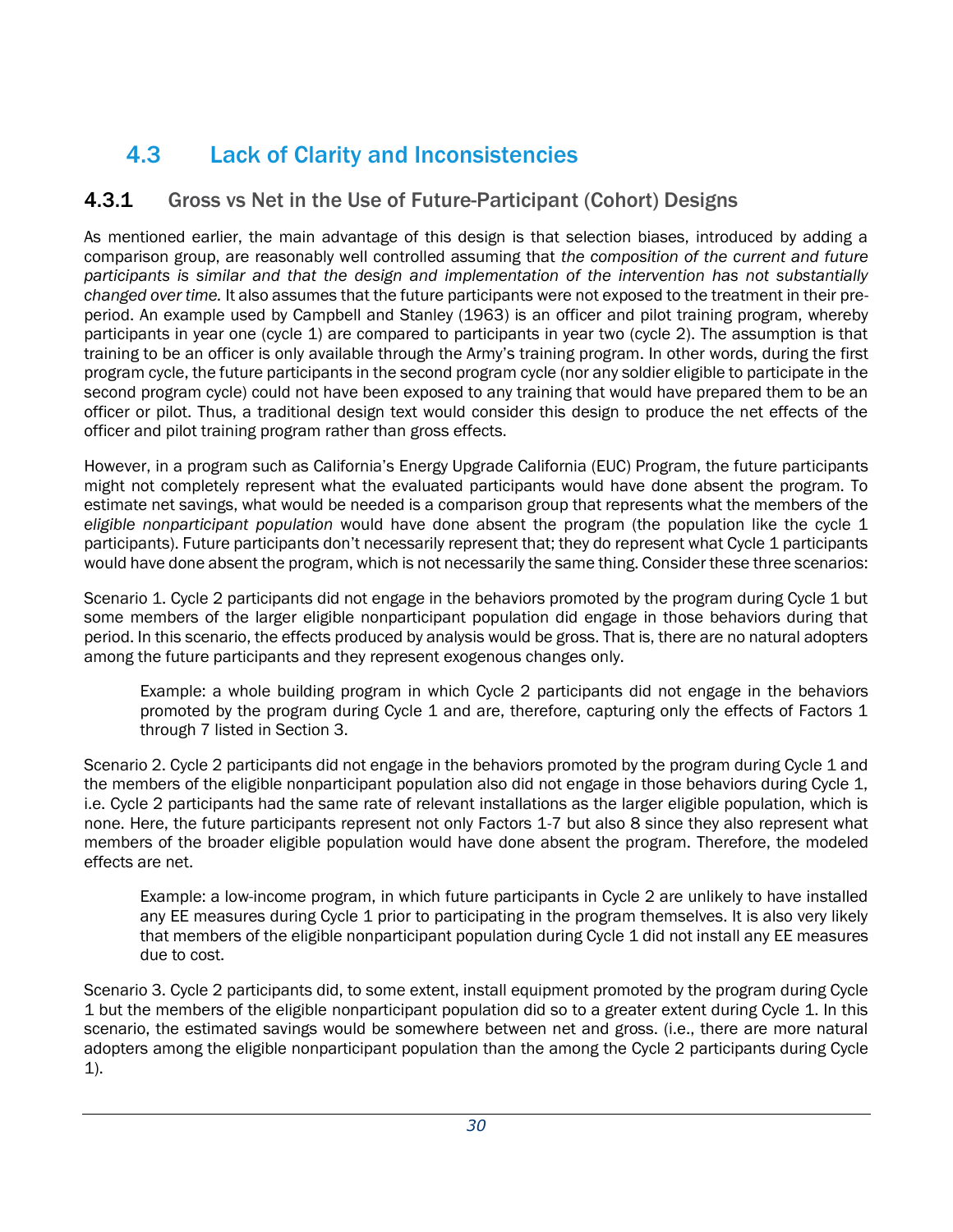Example: a whole-building program in which future participants did, to some extent, engage in the behaviors promoted by the program during Cycle 1 and are, therefore, capturing, to some extent, the naturally-occurring rate of installing program-promoted equipment so that factors 1 through 7, and to some extent Factor 8, listed in Section [3,](#page-8-0) would be statistically controlled.

Under what conditions would a member of the eligible population engage in program-promoted behaviors? If a member of the eligible population had purchased quite expensive equipment during the pre-participation period, they might find it difficult to qualify for a whole-building program in the next year, and thus might not participate. So, this type of customer would be missed by a future-participants design. Under this condition, the use of future participants would produce an estimate of gross savings. On the other hand, some members of the eligible population might do various kinds of envelope sealing as a DIY project during one year, and learn about the program the next year, and find it easy to qualify for the whole-building program during the next year. So, this type of customer might well be captured as a member of the comparison group for the evaluated period producing a savings estimate that is somewhere between gross and net.

It is important that Chapter 8 clearly distinguish among these three scenarios and place the cohort design in the context of the traditional research design literature and how its use in the estimation of gross savings is based on a different set of assumptions that cannot be blindly accepted.

#### 4.3.2 Lack of Clarity on What Constitutes the "Eligible Population" and the Pool of Potential Comparison Group Members for Net Savings Analysis

Our experience is that chapter 8 is sometimes confusing, and a part of this confusion is the lack of definition of the "eligible population" and on what characteristics they are defined. We agree that a matched comparison group represented in Row 4 of Table 1 in Chapter 8 yields savings that are between gross and net. But this raises the critical issue of what constitutes the eligible population from which the matched comparison group was selected (the same issue pertains to Row 5 as well). If one were interested in estimating gross savings, the ideal comparison group would be one that did not engage in any of the promoted behaviors and, therefore, represent only the exogenous effect due to non-program factors. However, thinking of home upgrade programs, a random sample of eligible nonparticipants would contain a mix of households that 1) did no home upgrades, 2) did standard home upgrades, 3) did some efficient home upgrades, or 4) did only efficient home upgrades. Some mix of groups 2 through 4 represent the naturally-occurring rate of doing efficient upgrades. To some extent then, the resulting savings would be between gross and net, but closer to net. On the other hand, if the comparison group were composed only of households that completed home upgrades of similar size (i.e., budgets), the estimated savings would be net. Of course, the same logic applies to non-residential building upgrades. These factors should be included and addressed explicitly in Chapter 8. What are the characteristics of the "eligible nonparticipant population?" And what types of customers should be included or excluded in order to produce the best estimates of gross or net savings? These are the questions that we suggest be addressed more clearly than they currently are.

#### 4.3.3 Inconsistency in Describing Estimates as Partially Net, but Treating Them as Gross

Chapter 8 recognizes that some designs in Rows 4 and 5 will probably yield estimates that are somewhere between gross and net. The chapter goes on to recommend that these estimates be adjusted by a self-report NTGR while recognizing that this will produce a conservative estimate of net savings since there will be to some extent a double counting of free riders. Setting aside the question of why one should unquestionably settle for a conservative estimate, this recommendation fails to describe the errors associated with this approach relative to the errors associated with the other quasi-experimental designs discussed in Chapter 23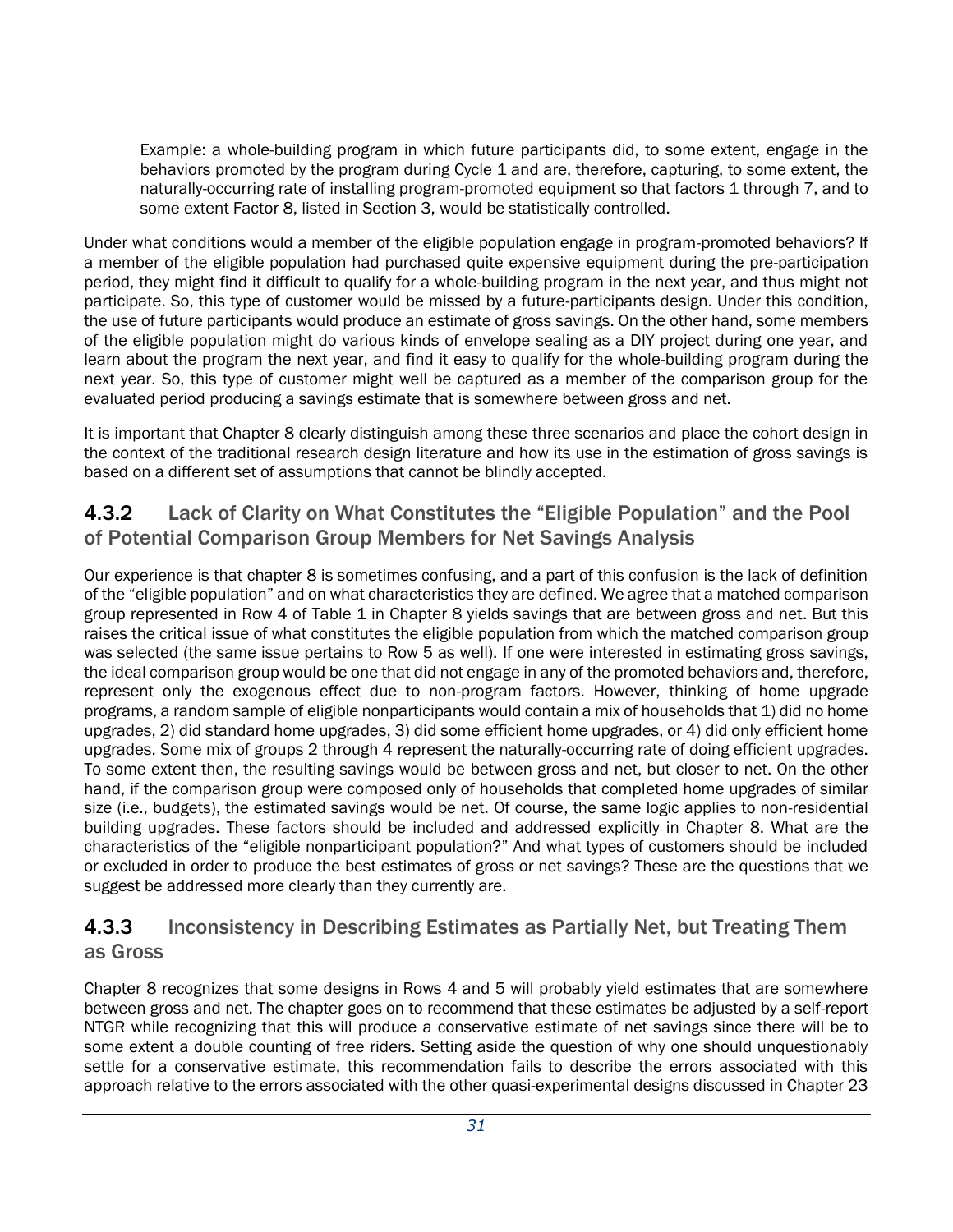of the UMP. That is, what are the potential errors associated with the use of a traditional non-equivalent comparison group design compared to the potential errors associated with the self-report approach combined with the potential errors with the use of the two-stage approach, or the future-participant design to estimating the gross savings? A thorough discussion of these tradeoffs seems appropriate. Also, it would be useful to reference best-practice documents in the use of the self-report approach (Ridge et al., 2007; Ridge et al., 2013; Illinois Commerce Commission, 2016) to increase the chances that the reliability and validity of NTGRs are acceptable and consistent across jurisdictions.

## <span id="page-34-0"></span>4.4 A Larger Question

We think the descriptions and discussions of various designs and conditions under which they are appropriate demonstrate strongly that the issues are complex and are not subject to uniform approaches to evaluation. It is simply not practical to require that evaluators of all programs under all conditions adhere to a rank-ordered short list of evaluation designs and analytic approaches. Programs vary enormously in what they recommend, incent, budget, and target, among other things. The same programs change over time. Some have been around for decades, some are pilots, some are transitioning. These factors and more require flexibility in selecting and implementing evaluation designs. High-quality evaluations require the flexibility to take into account all of the common as well as unique factors that describe the evaluated program, and they should be required to describe these things in detail to support design choices. None of this lends itself to imposition of uniformity in evaluation design.

## <span id="page-34-1"></span>5. References

Agnew, K and M. Goldberg. (2009). *Getting to the Right Delta: Adjustment and Decomposition of Billing Analysis Results.* Presented at the International Energy Program Evaluation Conference.

Agnew, K. and M. Goldberg. (2013). Whole Building Retrofit with Consumption Data Analysis Evaluation Protocol: Chapter 8 of the Uniform Methods Project, National Renewable Energy Laboratory.

Campbell, D.T. and J.C. Stanley. (1963). *Experimental and Quasi-Experimental Designs for Research*. Chicago, Ill.: Rand McNally College Publishing Company.

Cook, T.; M. Scriven; C.L. Coryn; and S.D.H. Evergreen (2010). "Contemporary Thinking About Causation in Evaluation." American Journal of Evaluation 31:105. http://aje.sagepub.com/content/31/1/105

Evergreen Economics. (2013). *Needs Assessment for the Energy Savings Assistance and the California Alternate Rates for Energy Programs: Volume 1: Summary Report*. Prepared for: Southern California Edison, Pacific Gas and Electric, Southern California Gas, San Diego Gas and Electric and the California Public Utilities Commission.

Granderson, J. (2015). "Accuracy of Existing Use Baselines, AKA Normalized Metered Energy Use." (a presentation on Implementation of AB802, California Public Utilities Commission, January 26-27, 2016).

Goldberg, M. and K. Train (1995). Net Savings Estimation: An Analysis of Regression and Discrete Choice Approaches. Submitted to California Demand Side Management Advisory Committee, Subcommittee on Base Efficiency.

Huitema, B. E. (2011). *The Analysis of Covariance and Alternatives: Statistical Methods for Experiments, Quasi-experiments, and Single-Case Studies*. Hoboken, New Jersey: John Wiley & Sons, Inc.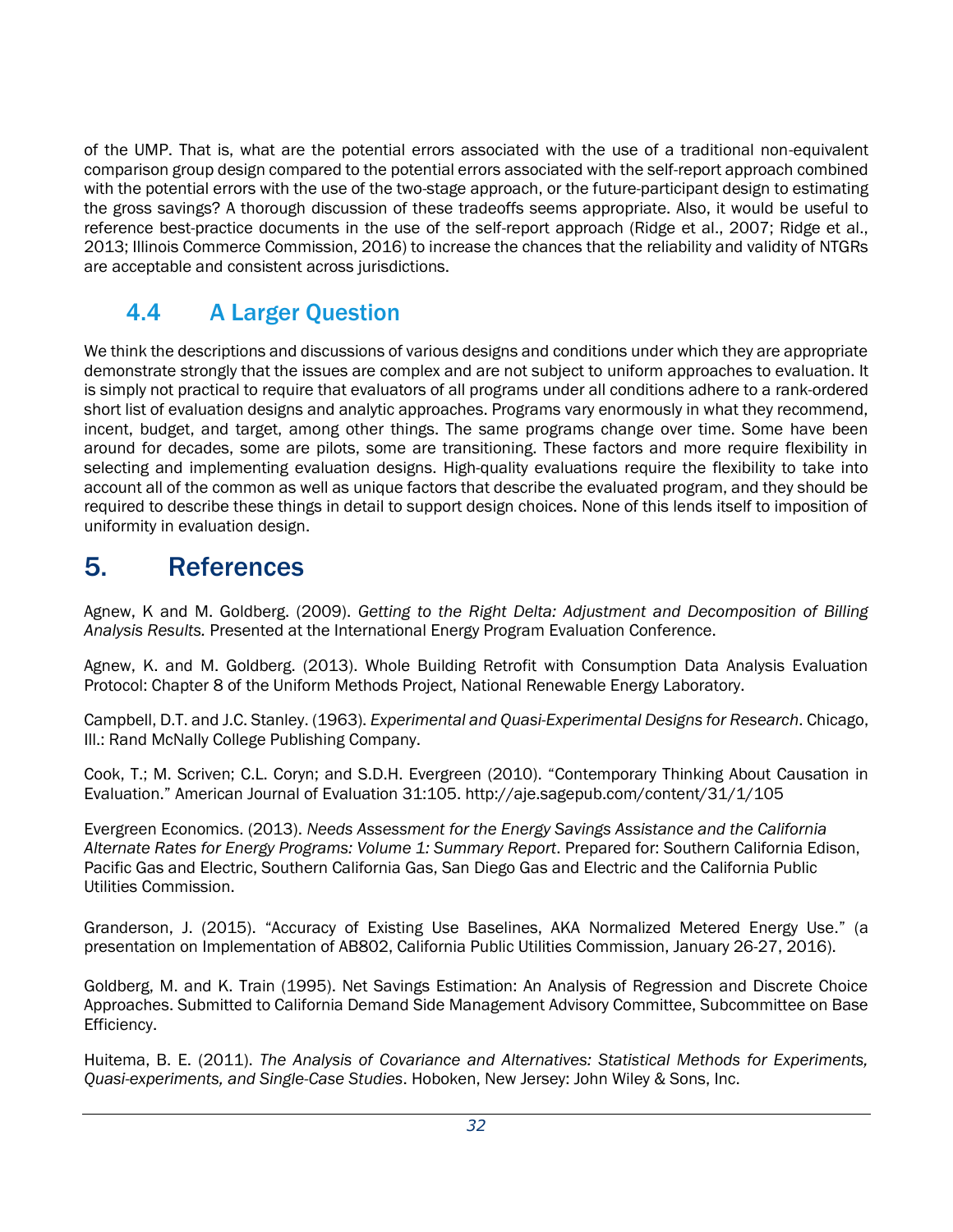Illinois Commerce Commission. (2016). *Illinois Statewide Technical Reference Manual for Energy Efficiency Version 5.0: Volume 4: Cross-Cutting Measures and Attachments: Attachment A: IL-NTG Methodologies*. Prepared for the Illinois Commerce Commission by the Illinois Evaluation Teams (ADM Associates, Cadmus Group, Itron, Navigant Consulting, Opinion Dynamics, and Ridge & Associates) and the Illinois Stakeholder Advisory Group.

Kennedy, P. (2008). *A Guide to Econometrics*. Malden, MA: Blackwell Publishing.

Mohr, L. B. (1995). Impact Analysis for Program Evaluation. Thousand Oaks, CA: SAGE Publications.

Ridge, R., K. Keating, L. Megdal, and N. Hall. (2007). *Guidelines for Estimating Net-To-Gross Ratios Using the Self Report Approach*. Prepared for the California Public Utilities Commission.

Ridge, R., N. Hall, R. Prahl, G. Peach, and P. Horowitz. (2013). "Guidelines for Estimating Net-To-Gross Ratios Using the Self Report Approach." Prepared for the New York Department of Public Service.

Rossi, P., H., M. W. Lipsey, and, H.E. Freeman (2004). *Evaluation: A Systematic Approach*. Thousand Oaks, CA: Sage Publications.

Rubin, D. (1974). Estimating Causal Effects of treatments in Randomized and Nonrandomized Studies. *Journal of Educational Psychology*, Vol. 56, 5, 488-701.

Shadish, W. R., T. D. Cook, and D. T. Campbell. (2002). *Experimental and Quasi-Experimental Designs for Generalized Causal Inference*. New York: Houghton Mifflin Company.

The TecMarket Works Team. (2006). *California Energy Efficiency Evaluation Protocols: Technical, Methodological, and Reporting Requirements for Evaluation Professionals*. Directed by the CPUC's Energy Division, and with guidance from Joint Staff.

Train, K. (1993). Estimation of Net Savings from Energy Efficiency Programs. Submitted to Southern California Edison Company.

Train, K., M. Goldberg and K. Agnew (2017) *Compared to What? Practical Tools for Consumption Data Analysis Mitigating Self-Selection Bias*. Submitted to Pacific Gas and Electric Company.

Violette, D. and P. Rathbun. (2014). Estimating Net Savings: Common Practices, Chapter 23 of the Uniform Methods Project, National Renewable Energy Laboratory.

Wooldridge, J. M. (2002). *Econometric Analysis of Cross Section and Panel Data*. Cambridge, MA: The MIT Press.